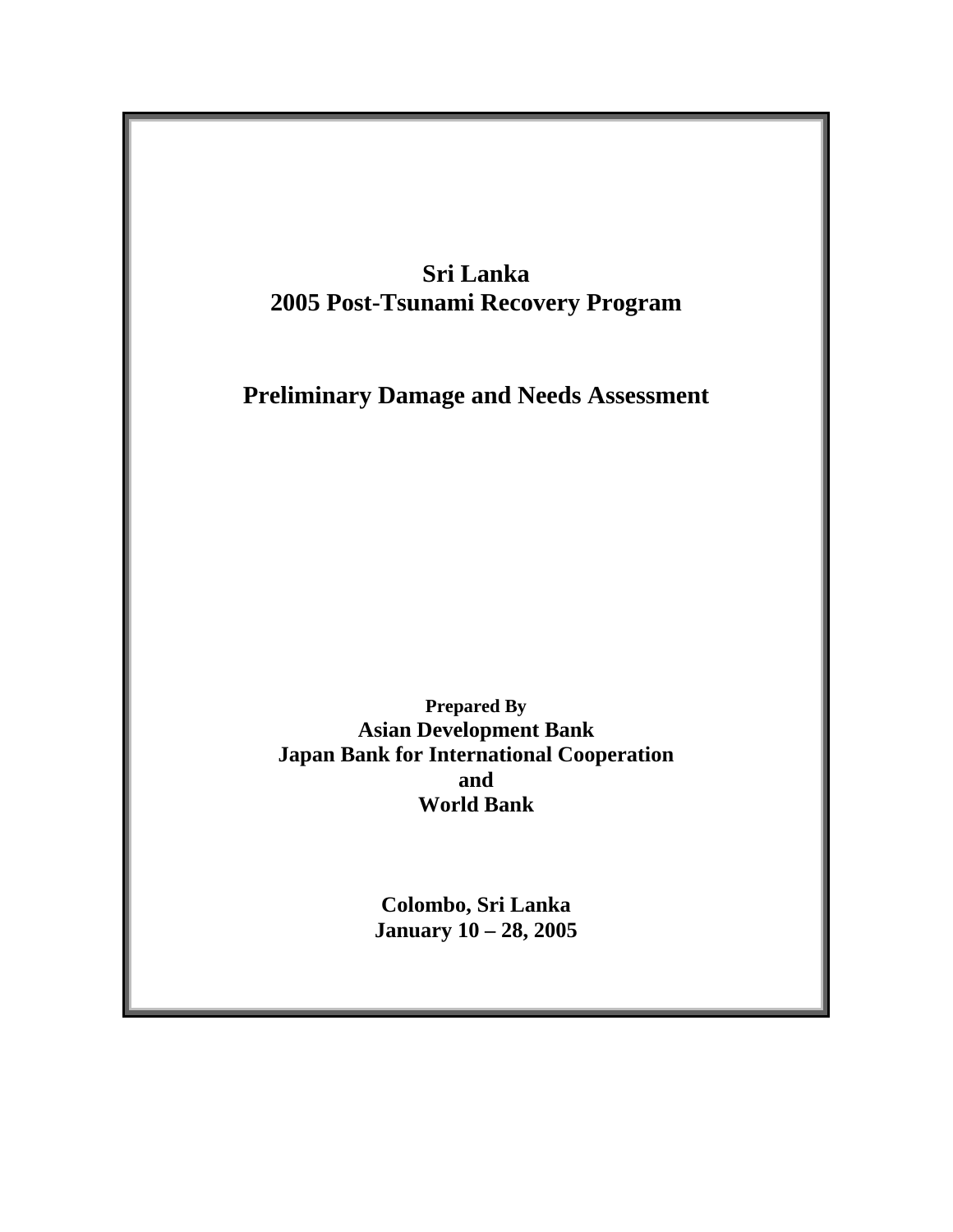### **Sri Lanka 2005 Post-Tsunami Recovery Program Preliminary Damage and Needs Assessment**

#### **TABLE OF CONTENTS**

| $C_{\cdot}$ and $C_{\cdot}$ |                                                                    |  |
|-----------------------------|--------------------------------------------------------------------|--|
| D.                          | GUIDING PRINCIPLES OF THE NEEDS ASSESSMENT AND RECOVERY STRATEGY 7 |  |
|                             |                                                                    |  |
|                             |                                                                    |  |
|                             |                                                                    |  |

#### **ANNEXES**

- I. Social Impacts<br>II. Environment
- Environment
- III. Economic Assessment<br>IV. Education
- IV. Education<br>V. Health
- Health
- VI. Housing<br>VII. Agricultu
- VII. Agriculture and Livestock<br>VIII. Livelihood
- Livelihood
- 
- IX. Power<br>X. Water ! Water Supply and Sanitation
- XI. Transportation: Railways
- XII. Transportation: Roads<br>XIII. Fisheries
- XIII. Fisheries<br>XIV. Tourism
- Tourism
- XV. Hazard Risk Management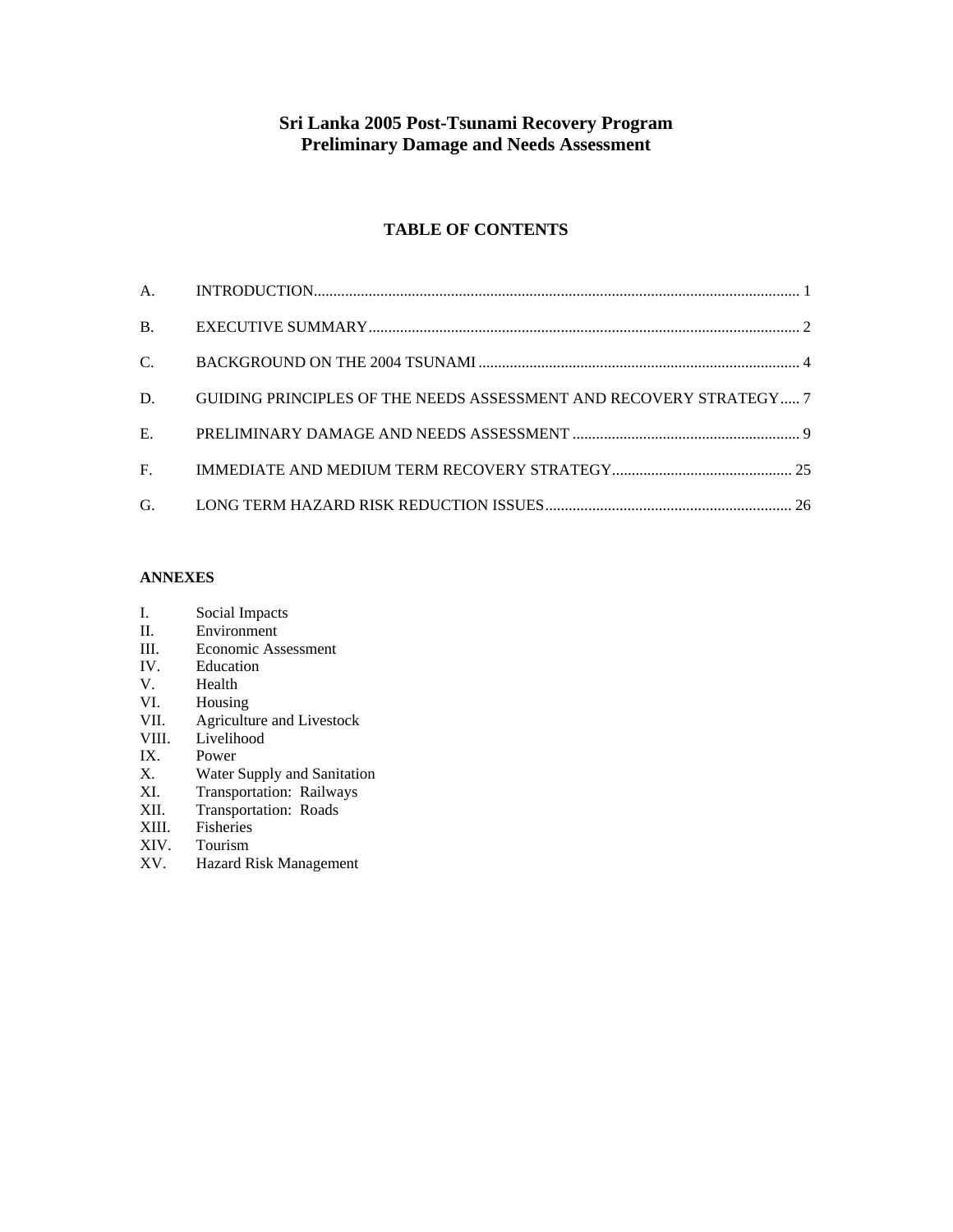#### <span id="page-2-0"></span>**SRI LANKA 2005 POST-TSUNAMI RECOVERY PROGRAM Preliminary Damage and Needs Assessment Joint Asian Development Bank, Japan Bank for International Cooperation, and World Bank Draft Report January 10-28, 2005**

#### **A. INTRODUCTION**

1. At the request of the Government of Sri Lankan (GOSL), a joint mission comprising of staff from the Asian Development Bank (ADB), Japan Bank for International Cooperation (JBIC), and the World Bank initiated a joint assessment of the damage caused by the December 26, 2004 tsunami. The event affected coastal areas of Bangladesh, India, Indonesia, Kenya, Malaysia, the Maldives, Mauritius, Myanmar, Reunion, Seychelles, Somalia, Sri Lanka, Tanzania, and Thailand.

2. The objectives of the mission were to conduct an initial assessment of the damage caused by the tsunami, in cooperation among the three agencies and in coordination with the Government at the national, provincial, district and local levels, civil society, the Liberation Tigers of Tamil Eelam (LTTE), and other stakeholders. In parallel, the team was also asked to assess the preliminary needs of the affected communities in terms of the medium to longer term reconstruction and recovery phases following the relief period. This coastal areas damage and needs assessment should serve as a platform for all development partners interested in contributing to the rehabilitation effort. This assessment process has also been coordinated with the United Nations (UN) agencies and bilateral donor organizations. The team worked closely with and drew heavily upon the work of the "Task Force for Rebuilding the Nation (TAFREN)" and the Department of National Planning of the Ministry of Finance and Planning, which had already produced a first estimate of the damages prior to the arrival of the team. It also benefited from the assessment work undertaken by the Planning and Development Secretariat of the LTTE.

3. Development of a sound needs assessment in a participatory manner requires several weeks or even months. At the same time, it is important to identify early on the approximate magnitude of the overarching needs, set key policies, define possible implementation and financing mechanisms, and begin restoration activities wherever possible. Based upon this preliminary draft document, consultations with the Government, LTTE, civil society and other development partners will continue and their inputs regarding the assessment will be taken into consideration. In parallel, the assessment will be refined as new data and information become available. The team aims to finalize the report in April 2005.

4. For purposes of conducting the initial damage and needs assessment, the ADB has focused on the transport sector (roads and railways), livelihood restoration, and the simplification of procurement procedures; JBIC/JICA evaluated the power and water supply sectors; the International Labor Organization (ILO) and the Food and Agriculture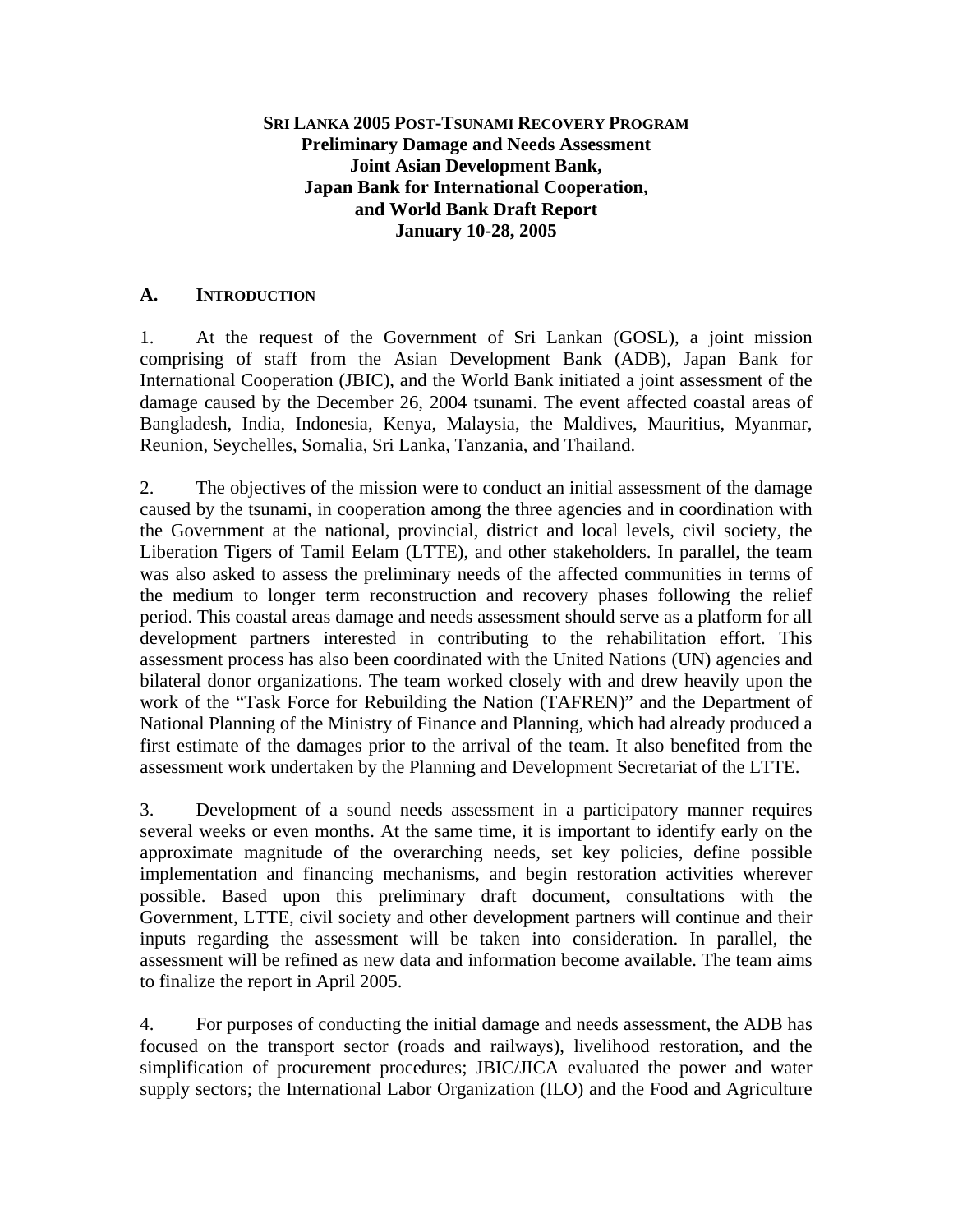<span id="page-3-0"></span>Organization (FAO) provided inputs on the fisheries sector and other livelihoods; and, the World Bank – with inputs of World Health Organization (WHO) and German KFW – considered impacts to health, education, agriculture and livestock, tourism, private housing, social and environmental systems, and the overall economic impact. In addition, contributions on strategic issues were provided by UK Department for International Development (DFID). The initial damage and needs assessment did not factor in destroyed private assets that perished along with the devastated houses, the destruction to other public sector buildings, mine action and the impact of the tsunami on tourism outside the tsunami-affected areas. These are not anticipated to exceed 10% of the total anticipated need of reconstruction.

5. The team met with various stakeholders representing the Government, the private sector, international organizations, the LTTE, members of academia, and locally based non-governmental organizations (NGOs) involved in the emergency response and recovery phases. The mission team also participated in field visits to the districts of Amparai, Batticaloa, Galle, Hambantota, Jaffna, Matara, Mullaitivu, and Trincomalee. Team members discussed with representatives from affected communities the extent of the damage, identified the current needs, and verified data collected by the Government and other sources to the extent possible.

6. This document summarizes the preliminary findings and recommendations of the assessment team and highlights long term hazard risk management issues to be considered in order to reduce the impacts of future natural disasters on Sri Lanka.

# **B. EXECUTIVE SUMMARY**

7. In Sri Lanka, the tsunami that struck on the morning of December 26, 2004 left behind widespread destruction and killed over 31,000 people, destroyed over 99,000 homes, and damaged natural ecosystems, and coastal infrastructure. Vulnerable groups, such as poor fishermen living close to the shore in simple houses and shelters, have borne the brunt of the negative impacts. Apart from the coastal communities already being comparatively poor in the Sri Lankan context, the tsunami has compounded previously existing vulnerabilities: the North East is the region worst affected by the tsunami. The percentage of the coastal population affected ranges from an estimated 35 percent in Kilinochi to 80 percent in Mullaitivu and 78 percent in Amparai coastal district divisions compared to the southern districts of Galle, Matara, and Hambantota with less than 20 percent of the coastal population affected, albeit with scattered pockets of severe damage.

# **Overview of Damage and Needs**

8. Overall damage is estimated to be around \$1 billion (4.5 percent of GDP). However, many of these assets were concentrated in the private sector. The largest share of output losses appear in the fisheries and tourism sectors due to lost income and production. Many coastal fishermen and small scale farmers' livelihoods were impacted by the tsunami, causing greater vulnerability to poverty. In addition, many people working in the informal sector who service the fisheries and tourism sectors and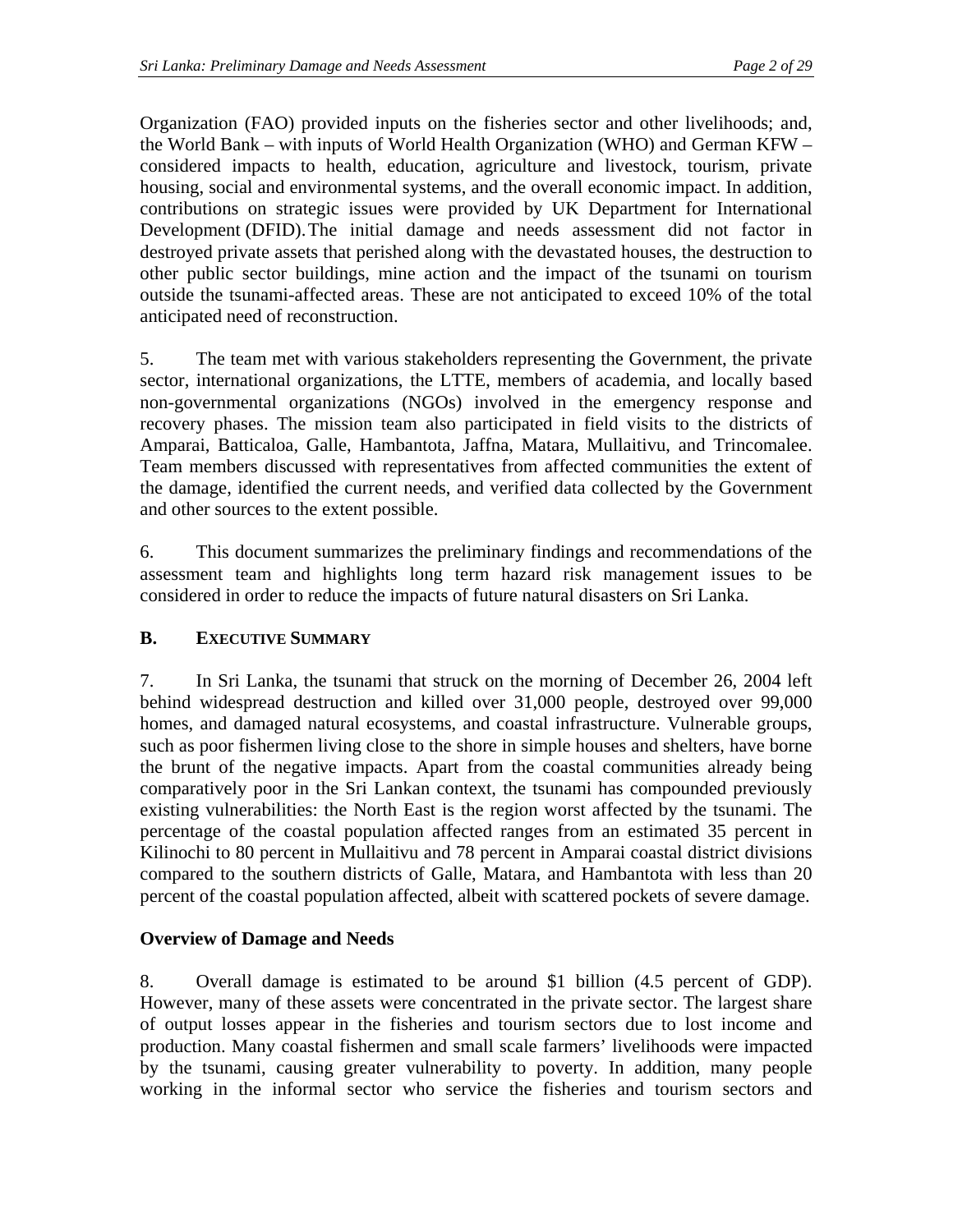communities also lost their livelihoods temporarily; thus many may fall further into poverty in what were already poor areas. Losses to livelihoods are not listed separately in the table below in order to avoid double counting, as these losses have been incorporated into the fisheries, tourism, and agriculture sectors. It is also important to take into consideration that output losses are more difficult to estimate than asset losses, as figures depend upon extrapolation from existing data.

9. Overall incremental financing needs are estimated to amount to be around \$1.5 to 1.6 billion. This is in addition to the \$2-300 million that the GoSL estimates that it has already spent, and excludes further relief expenditures. In the short term, the majority of resources are required for housing, transportation infrastructure, and livelihood restoration for fishermen, small farmers, small and micro enterprises, and others. The recovery needs run parallel to the level of damage sustained by each sector, with some variation depending upon the recovery strategy and its intent to replace damaged assets with those of equal value, as in the cases of housing and health, or with upgrades to services and infrastructure, as in the cases of power, water supply and sanitation, and transportation (especially railways). In aggregate, this is very close to TAFREN's current estimate (although with more significant differences at the sector level), and consistent with preliminary estimates released by LTTE. These estimates can be expected to converge over the coming weeks of further joint analysis.

|                              | <b>Losses</b>   |           | <b>Financing Needs</b> |                |                    |  |  |
|------------------------------|-----------------|-----------|------------------------|----------------|--------------------|--|--|
|                              | Output<br>Asset |           | <b>Short</b>           | <b>Medium</b>  |                    |  |  |
| <b>Sector</b>                | Loss            | $Loss***$ | <b>Term</b>            | <b>Term</b>    | <b>Total Needs</b> |  |  |
| Housing                      | 306-341         |           | 50                     | 387-437        | 437-487            |  |  |
| Roads                        | 60              |           | 25                     | 175            | 200                |  |  |
| Water and Sanitation         | 42              |           | 64                     | 53             | 117                |  |  |
| Railways                     | 15              |           | 40                     | 90             | 130                |  |  |
| Education                    | 26              |           | 13                     | 32             | 45                 |  |  |
| Health                       | 60              |           | 17                     | 67             | 84                 |  |  |
| Agriculture*                 | 3               |           | $\overline{2}$         | $\overline{2}$ | 4                  |  |  |
| Fisheries*                   | 97              | 200       | 69                     | 49             | 118                |  |  |
| Tourism*                     | 250             | 130       | 130                    |                | 130                |  |  |
| Power                        | 10              |           | 27                     | $40 - 50$      | 67-77              |  |  |
| Environment                  | 10              |           | 6                      | 12             | 18                 |  |  |
| Social Welfare**             |                 |           | 30                     |                | 30                 |  |  |
| Excluded Items plus          | 90              |           | 30                     | 120            | 150                |  |  |
| Contingency ***              |                 |           |                        |                |                    |  |  |
| Total (\$ Millions, rounded) | 970-1,000       | 330       | 500                    | 1,000-1,100    | 1,500-1,600        |  |  |
| <b>Percent of GDP</b>        | 4.4-4.6         | 1.5       |                        |                | $7.0 - 7.3$        |  |  |

**Table 1: Preliminary Estimates of Losses and Financing Needs (\$ Millions)** 

\*Includes estimates from *livelihoods damage assessment* of fishermen, small farmers, and small businesses in tourism totaling \$140 million.

\*\*Targeted assistance to vulnerable groups.

\*\*\* Includes items mentioned at the end of paragraph 4 and is estimated at about 10% of the total. \*\*\*\*Refers to 2005 and 2006.

*Source: Government of Sri Lanka and staff estimates.*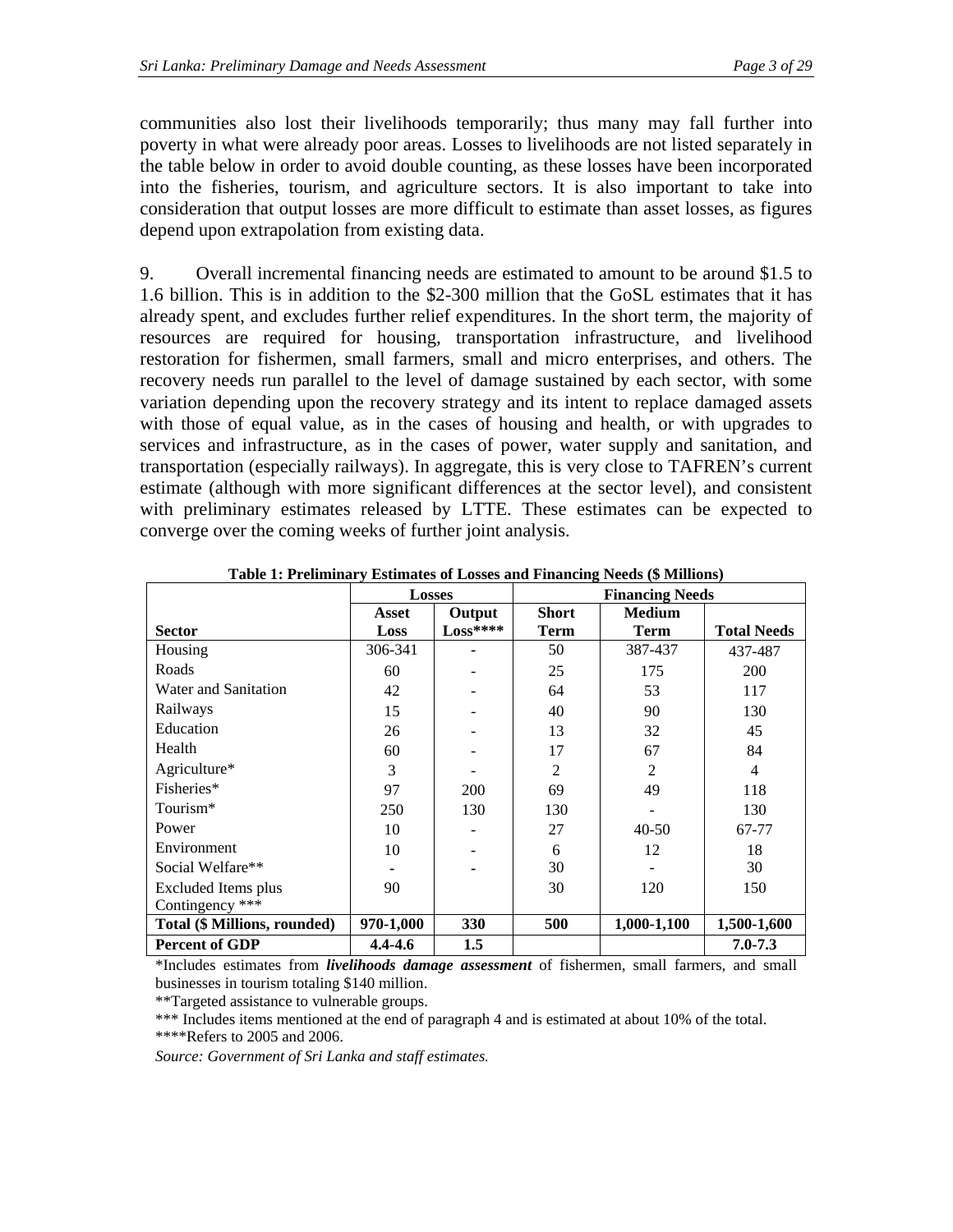<span id="page-5-0"></span>10. The assessment report emphasizes the need to take into account guiding principles – such as conflict sensitivity, subsidiarity, community empowerment, transparency, hazard risk management and coordination between stakeholders – during the development of a comprehensive recovery strategy.

# **C. BACKGROUND ON THE 2004 TSUNAMI**

11. **Overview.** At 0059 GMT, a massive earthquake registering 9.0 on the Richter scale struck off the coast of Sumatra, Indonesia. This was followed by a series of more than 67 aftershocks, the largest of which occurred approximately three hours after the first earthquake and registered 7.1 on the Richter scale. The earthquake triggered a series of tsunami waves that radiated through the Bay of Bengal at a rate of more than 500 kilometers per hour, directly impacting coastal areas of Bangladesh, India, Indonesia, Kenya, Malaysia, the Maldives, Mauritius, Myanmar, Reunion, Seychelles, Somalia, Sri Lanka, Tanzania, and Thailand.

12. Sri Lanka has been extremely hard-hit in terms of loss of life, infrastructure, and economic assets; the 2004 tsunami is widely acknowledged as the largest, most devastating natural catastrophe in the history of the country. Two hours after the first earthquake occurred, the tsunami waves struck an extremely long (more than 1,000 km, or two-thirds of the coastline) coastal area of Sri Lanka across thirteen districts, including Jaffna in the north, the eastern and southern coast, and parts of the west coast as far north as Chilaw. The waves penetrated inland areas up to 500 meters in many places, leaving behind few intact structures and killing or injuring tens of thousands of people. Coastal infrastructure systems, including roads and railways, power, communications, water supply and sanitation facilities, and fishing ports have all been severely damaged. The tourism sector was also affected due to physical damage and cancellation of future bookings.

13. As of January 17, official figures indicated that more than 31,000 people in Sri Lanka were dead and approximately 6,300 remained missing; however, these figures may change as bodies continue to be identified, and depend upon the public health situation during relief efforts. Displaced person estimates stand at 443,000, while the affected population is estimated between one and two million, out of a total population of approximately 19 million people. The Government estimates the number of damaged houses at more than 130,000, of which more than 99,000 have been completely destroyed. About 217,000 people are still living in relief camps, while approximately 226,000 people have moved in with friends or relatives. However, this number continues to decrease over time as families return to their homes to begin rebuilding.

14. The tsunami affected a broad range of economic income and ethnic groups, both rich and poor. More women and children died as many men were away from their homes at the time. As is typically the case with natural disasters, the poorest families – especially those who lost their livelihoods as fishermen or from cottage industries and the socially marginalized such as lone elderly or single parents – will need external support to recover. They are now struggling to rebuild their lives after losing not only family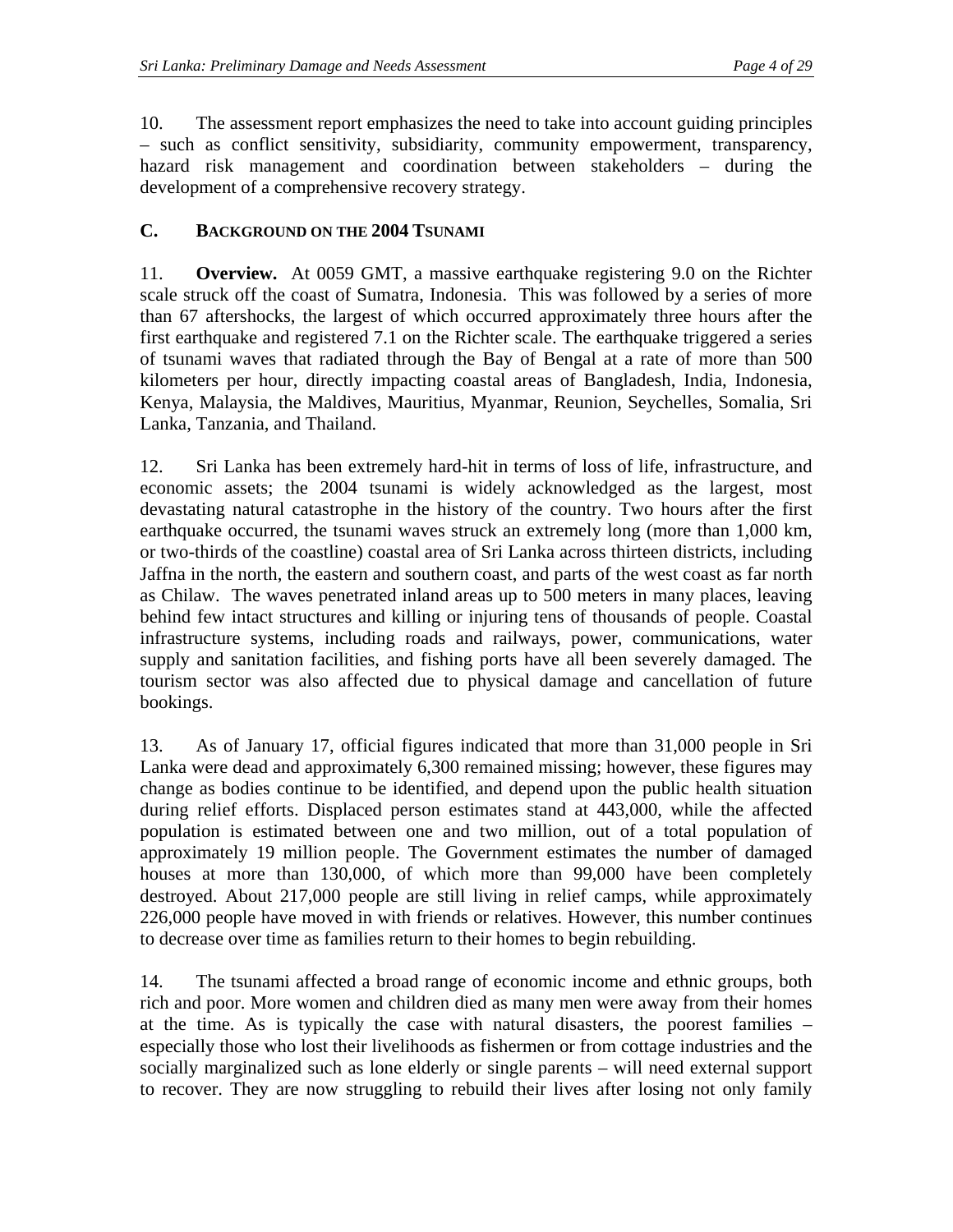members and loved ones, but also their homes, assets, and livelihoods. The high death toll, the speed at which the tsunami hit the island, and the sheer magnitude of devastation in coastal areas have all considerably traumatized those who were affected.

15. It is important to note that the North East region of the country was especially hard-hit by the tsunami because its population is still suffering from the effects of twenty years of civil war. A cease-fire has been in effect for the past two and a half years, during which damaged infrastructure, homes, businesses, health facilities, and schools were in the process of being rebuilt. Many of these assets that withstood the war are now destroyed or damaged. Many people remained displaced by war when the tsunami struck, and now must perpetuate their stays in temporary camps and have few prospects for recovery without external assistance.

16. The North East region's pre-disaster situation gives perspective to the additional burden the tsunami has placed on the population. During the conflict period, approximately 65,000 people were killed and over 800,000 people displaced. Landmines are still prevalent in the region. The school drop out rate is four times higher than the national average, and even before the tsunami struck, the unemployment rate was estimated to be double the national average. At the beginning of 2002, over 40,000 families were still living in relief camps and more than 350,000 houses needed to be reconstructed. Given these circumstances, the recovery needs of the North East region need to be particularly focused on.

17. **National response.** Immediately after the disaster struck, communities and local authorities responded quickly to address immediate needs of the affected people. On December 27, President Kumaratunga addressed the nation and promised full support to the tsunami victims and enacted several emergency response mechanisms to expedite relief activities. The day after the disaster, the Government released LKR 93 million from the National Treasury to facilitate relief operations in ten of the affected districts. In addition, a Center for National Operations (CNO) was formed under the President's Secretariat to oversee and monitor emergency programs and liaise with relevant line ministries, NGOs, the private sector, and other organizations contributing to the relief and recovery phases. Three new task forces comprising representatives of the public and private sectors were also formed under the President's Secretariat: the Task Force for Rescue and Relief, the Task Force to Rebuild the Nation, and the Task Force for Logistics and Law and Order. At the district level, Disaster Management Authorities were appointed to coordinate local relief efforts. The Government has also communicated its actions taken during the relief phase through the Ministry of Information to maintain a transparent approach.

18. In the North East, the Government has been coordinating relief and recovery activities with the LTTE, which has been providing people with temporary shelter, distributing food and other goods, and preparing plans for reconstruction. The LTTE has also actively participated in District Level Task Forces, and undertaken its own needs assessment of the North East.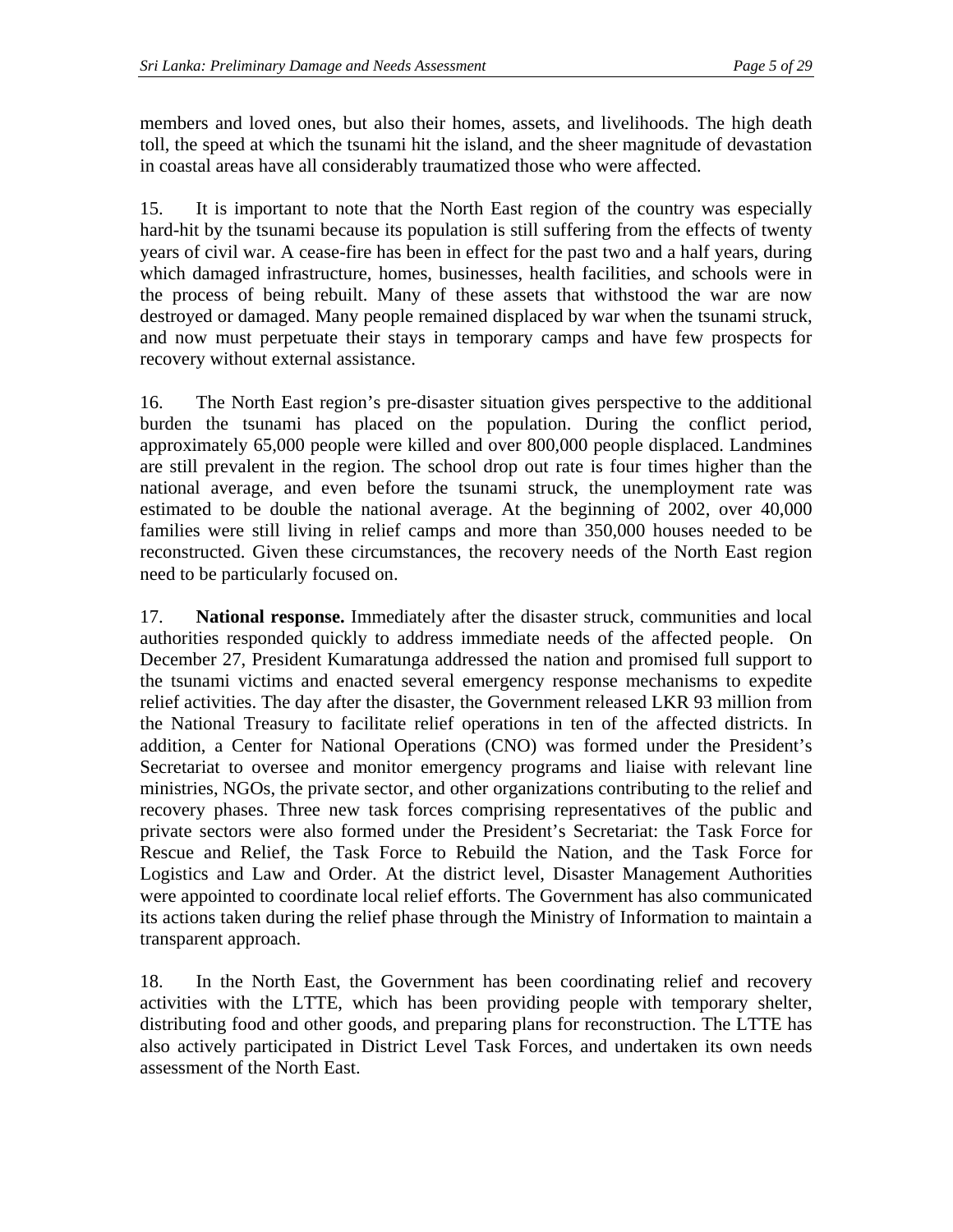19. As of January 18, GOSL has distributed more than 2,300 tents, 20,000 mt of food, clothing, and other necessities to tsunami victims and has opened hundreds of temporary shelters. It has also dispatched the military to assist with the search and rescue phase and to help distribute relief items. On January 17, the Government began distributing tsunami relief ration cards, valued at LKR 375 per person per week, to displaced people. The Ministry of Relief, Rehabilitation and Reconciliation is responsible for the distribution of food items to the respective regions, with direct supervision by local government officials at the provincial and district levels.

20. The President's Secretariat has also established a disaster relief fund that aims to centralize and account for funds contributed by private donors to guarantee that resources are strategically used during the recovery process. Nationwide, the Government has spent LKR 350 million on relief activities and has allocated an additional LKR 2 billion for the recovery process to date.

21. **Civil society response.** Many community groups and NGOs have been providing food, health supplies and services, water, and other basic necessities to thousands of families throughout the country. Several NGOs also plan to continue supporting recovery programs. Sarvodaya, one of the largest national NGOs, was one of the first to deliver aid to the tsunami-affected people in many parts of the country, while the Tamil Rehabilitation Organization (TRO) provided emergency assistance to the people especially in the North and East. During the rehabilitation phase, Sarvodaya is planning on reconstructing 20,000 houses for those who lost their homes during the disaster. Other major NGOs active in relief and rehabilitation include SEWA Lanka, the Red Cross Society of Sri Lanka/ICRC, as well as CARE and Save the Children.

22. **International community response.** The United Nations Office of Coordination and Humanitarian Assistance (OCHA) immediately deployed the United Nations Development and Assessment Coordination (UNDAC) Team to the country, to provide technical assistance for the management and coordination of disaster response. Also, the United Nations Development Programme (UNDP) started providing assistance to the Government to coordinate relief efforts at both national and local levels. It also helped the Government to set up the Center for National Operations (CNO) as the central body coordinating all relief operations in the country. Other specialized UN agencies, such as United Nations Children's Fund (UNICEF), the World Food Programme (WFP), and the United Nations Population Fund (UNFPA) also provided emergency assistance.

23. The response of the international community was also rapid. By January 6, contributions in cash and kind of around \$22 million had been pledged by bilateral donors for post-tsunami relief programs, channeled mainly through national and international NGOs. Several have also pledged funds for relief and/or reconstruction efforts, including but not limited to: the United States, Australia/the Australian Agency for International Development (AUSAID), Canada/the Canadian International Development Agency (CIDA), Germany, Japan, the European Union and the UK. The multilateral partners of Sri Lanka, including the international financing institutions, have also responded quickly. On January 6, 2005 the UN launched a Flash Appeal aiming to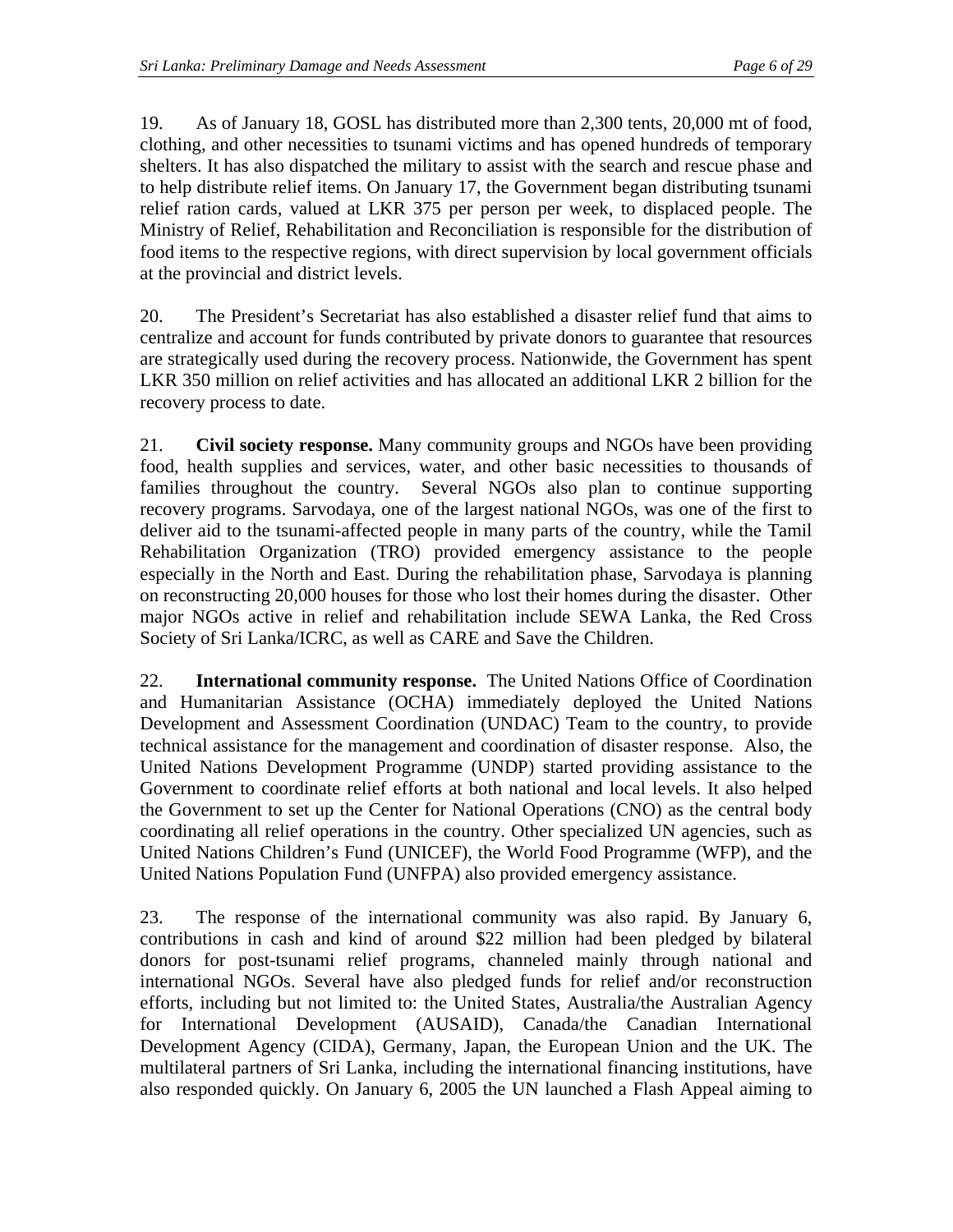<span id="page-8-0"></span>raise \$167 million for the immediate recovery of the country for the next six months; as of January 19, donations totaled \$21.8 million.

24. **Private sector response.** The overwhelming human and economic losses caused by the Asia tsunami initiated an outpouring of financial aid and other resources to the region from local, national, and international companies. Companies have provided assistance ranging from helping to re-establish communication systems to donating medicines, food, and money. Hundreds of private firms ranging from international sports conglomerates (such as the International Cricket Council), to global firms (including Daihatsu Motor Company, Dow Chemical, Nestle Corporation, Microsoft, Shanghai Banking Corporation (HSBC), Vodafone, Coca Cola, Shell Corporation, Exxon, and News Corporation) have donated millions of dollars to assist Sri Lanka with its recovery activities. The media reports that some companies have established a network to coordinate their response to the disaster throughout the Asia region. In Sri Lanka, the network has assisted the Government in managing incoming relief supplies at the Colombo International Airport. Local companies in some cases not only contributed financial resources, but also administered relief centers that provided food to displaced people.

25. For those who had insurance policies, local insurance companies are already in the process of assisting clients to process claims. Due to the large scale of reconstruction needed, the Government has announced that it plans to work closely with the private sector as it formulates a longer term recovery program to ensure that the private sector continues to play an active role during reconstruction.

# **D. GUIDING PRINCIPLES OF THE NEEDS ASSESSMENT AND RECOVERY STRATEGY**

26. The impacts of the December 26 tsunami were of catastrophic proportions at the community level. The recovery strategy, therefore, must first and foremost be seen as a revival of communities – a restoration of lives, livelihoods and social networks – which the reconstruction of physical assets and infrastructure will support.

27. Any plan for post-tsunami equitable reconstruction will need to work within the current political situation and develop mechanisms that facilitate the redevelopment of all parts of the Sri Lanka (both Government and LTTE-controlled areas).

28. The complexity of the reconstruction task – ensuring that the millions of dollars that have been pledged internationally translate into accessible and appropriate benefits for every affected individual – requires that adequate attention is paid upfront to implementation mechanisms and processes.

29. Therefore, as the key stakeholders, including Government, the affected communities, donor organizations both public and private, civil society organizations, the LTTE, and others begin to rebuild the shattered coastline, it is important to recognize some critical aspects for the recovery strategy to be effective. While the foundations for these principles already exist, the current unprecedented situation calls for further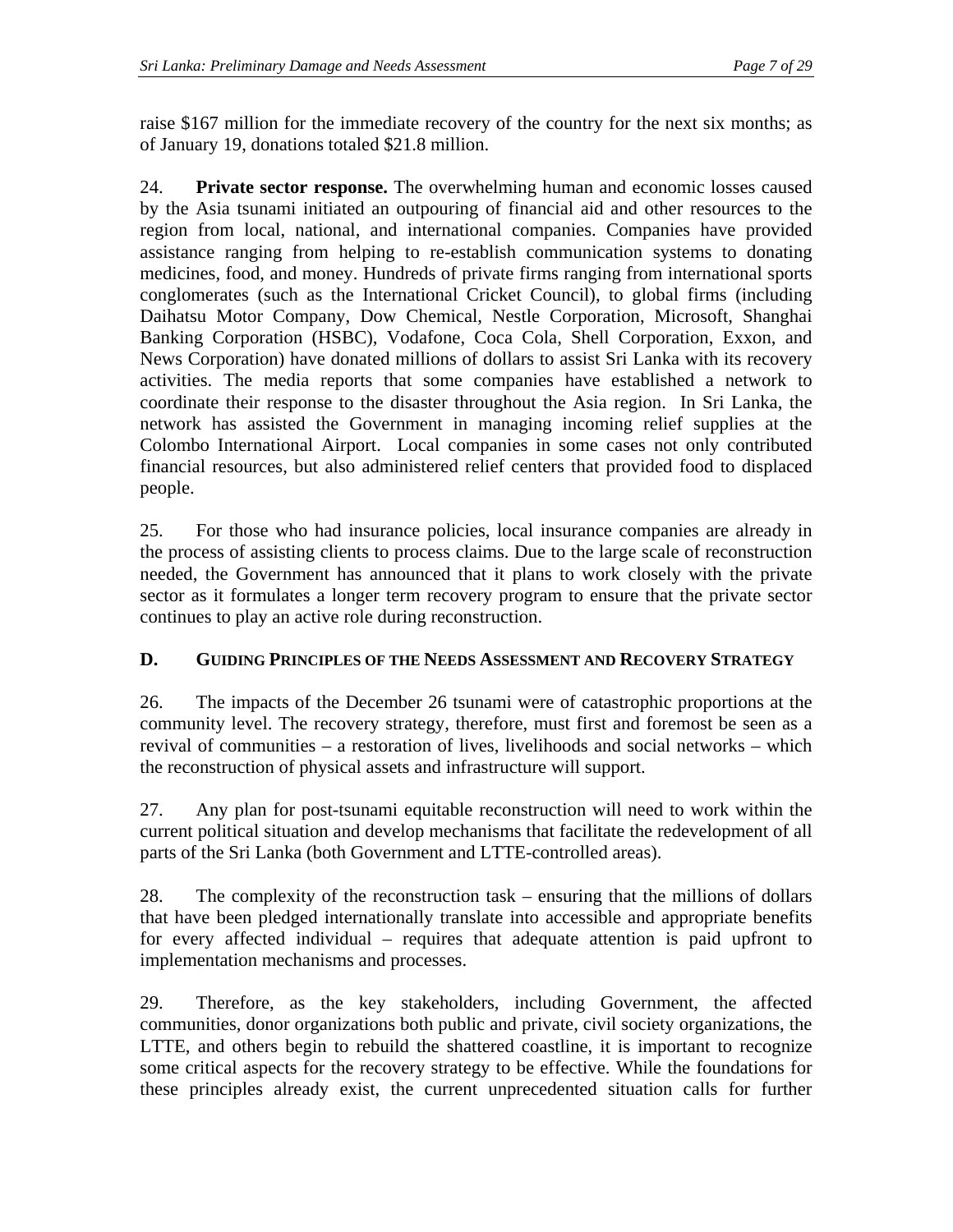strengthening and enhancement. The reconstruction strategy should thus be built on a set of guiding principles, drawing from international experience in previous disasters, and bearing in mind the special political circumstances of Sri Lanka. Such guiding principles, to be reaffirmed and possibly formally adopted by the Government of Sri Lanka and all key stakeholders, include the following:

- The allocation of resources both domestic and international should be strictly guided by the **identified needs and local priorities**, without discrimination on the basis of political, religious, ethnic or gender considerations. The recovery strategy should take into account the extent of progress in Sri Lanka since the signing of the Cease Fire Agreement (CFA), after a long period of conflict, and seek to strengthen the peace process. Reconstruction interventions should be done in such a way as to build confidence between different actors in the process. Reconstruction should similarly be sensitive to the impact on neighboring but unaffected communities.
- The strategy should be based on the principle of **subsidiarity**, meaning each reconstruction activity should be designed and implemented at the lowest competent tier of government. While the Central Government should play the lead role in setting standards, policies and principles, subsidiarity allows for locally appropriate solutions and enables a range of sub-national structures and organizations to be directly engaged in the process. The recovery plan (which should be disaggregated to District level) would provide for capacity building and strengthening at various levels of governance, but especially District and *Pradeshiya Sabhas*, as well as local civil society organizations.
- The recovery strategy should focus on the medium and long term needs of the victims themselves.Therefore enhanced and solid **consultation** with local **affected communities and stakeholders** is essential, and local communities should be empowered to make their own decisions during recovery, and participate fully in reconstruction activities. All interventions need to respond to clearly identified and articulated needs of local communities, respecting local religion, culture, structures and customs. This is especially important with respect to the policies related to shelter and relocation, which should not proceed without such full consultation. Communities should be assisted to return to their original homes as swiftly as possible wherever possible. In order to maximize the speed of recovery, local capacities should be harnessed as far as possible.
- **There needs to be better communication and transparency** in decision-making and implementation. Mechanisms should be strengthened to ensure access to information regarding policies, entitlements, and implementation procedures, and to permit more regular feedback to implementing authorities, as well as grievance redress. Similarly, mechanisms to ensure transparency in resource use and comprehensive **accounting** need to be enhanced, at the aggregate, program and beneficiary levels, accompanied by more effective monitoring and evaluation systems, to permit a full accounting to parliament, development partners, civil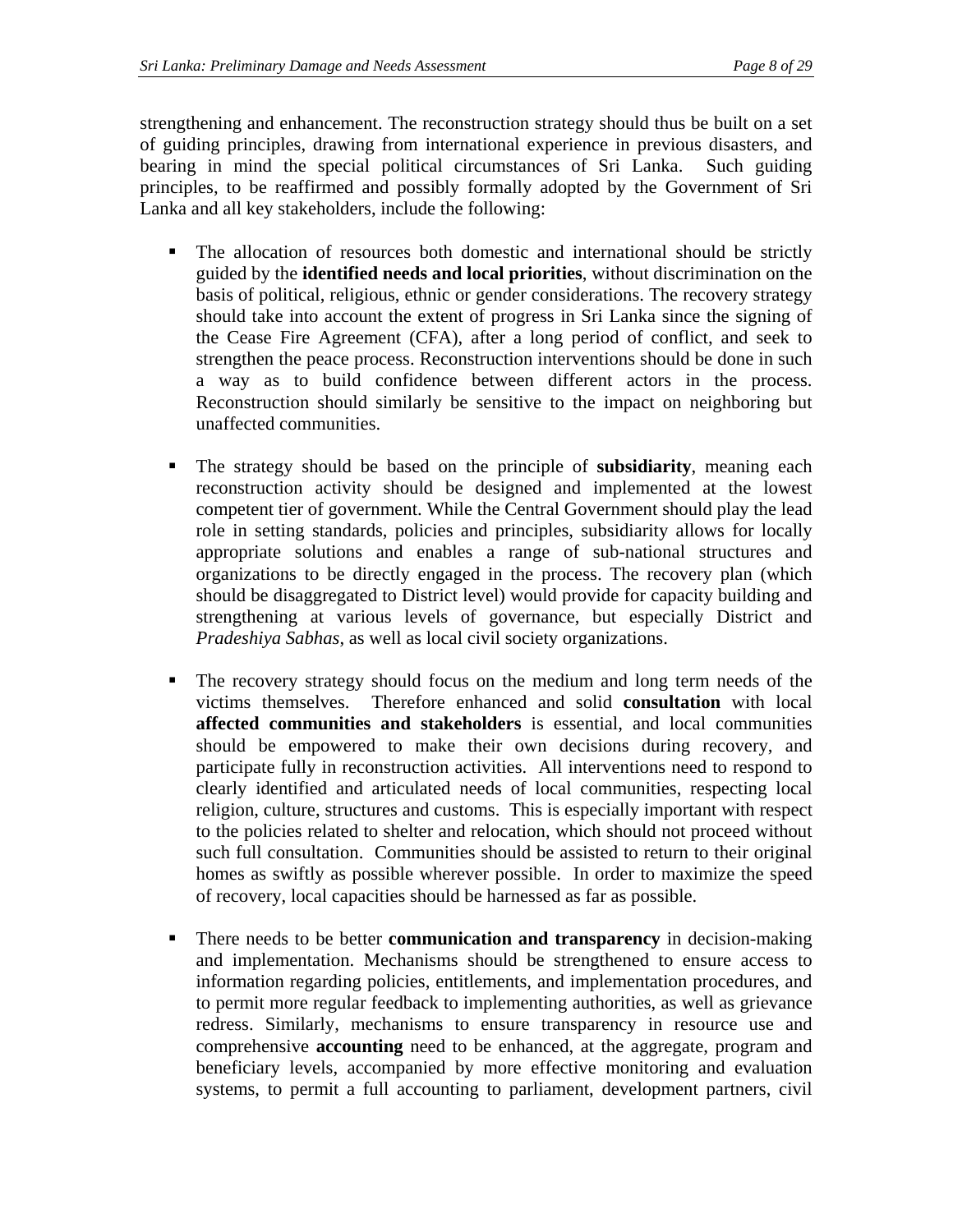<span id="page-10-0"></span>society, and the affected communities themselves of resources deployed from all sources. All parties should reaffirm their policy of **zero tolerance for corruption** in this joint effort.

- Reconstruction processes should **reduce future vulnerabilities** to natural hazards, including floods, cyclones and landslides. A multi-hazard risk approach should be used during the recovery phase to ensure that communities and assets are less vulnerable to impacts of future disasters, while balancing the social costs of excessive resettlement. It should be guided by international standards and best practices in design and asset management.
- All the above considerations suggest a number of factors that will need to be built into the **analysis of individual interventions**. They should be analyzed for their potential impact on the cease-fire and the prospects for peace, and, for long-term sustainability, such interventions should also incorporate considerations such as governance, gender-sensitivity, environment, resettlement/land issues and human rights concerns. The process should be guided by international standards and best practice for protection, with special attention to the needs of vulnerable groups.
- If **debt relief** is granted to Sri Lanka as part of the financing package, it would be especially important to deploy the resources so released in a transparent way for the benefit of the victims, and for such resource use to be carefully monitored.
- A **coordinated approach is critical** to ensure that the above principles are followed and to prevent duplication or overlap in activities. Development partners should adopt behaviour that will minimize the burden on stretched Government administration, not least by maximizing their own coordination. Coordination should not just be between Government and donors, but involve all stakeholders including civil society, the business community and international NGOs, who have resources that will not pass through Government. Capacity would need to be created at the local level for such coordination.

# **E. PRELIMINARY DAMAGE AND NEEDS ASSESSMENT**

30. This section outlines a preliminary estimate of the damage and needs resulting from the widespread coastal destruction caused by the 2004 tsunami by first evaluating the social, environmental, and economic impacts of the disaster and then summarizing the damage and needs for the following sectors: education, health, water supply and sanitation, transportation (roads and railways), livelihoods, housing, power, agriculture, tourism, and fisheries. A summary of the estimated damage and needs is presented in the table below. In depth information on each sector is attached in separate annexes.

31. **Methodology of data collection.** A comprehensive damage and needs assessment is important for identifying key sectoral interventions following a disaster and helps to procure international support for the recovery phase. However, this initial report had to strike a balance between data availability immediately after the disaster, as well as the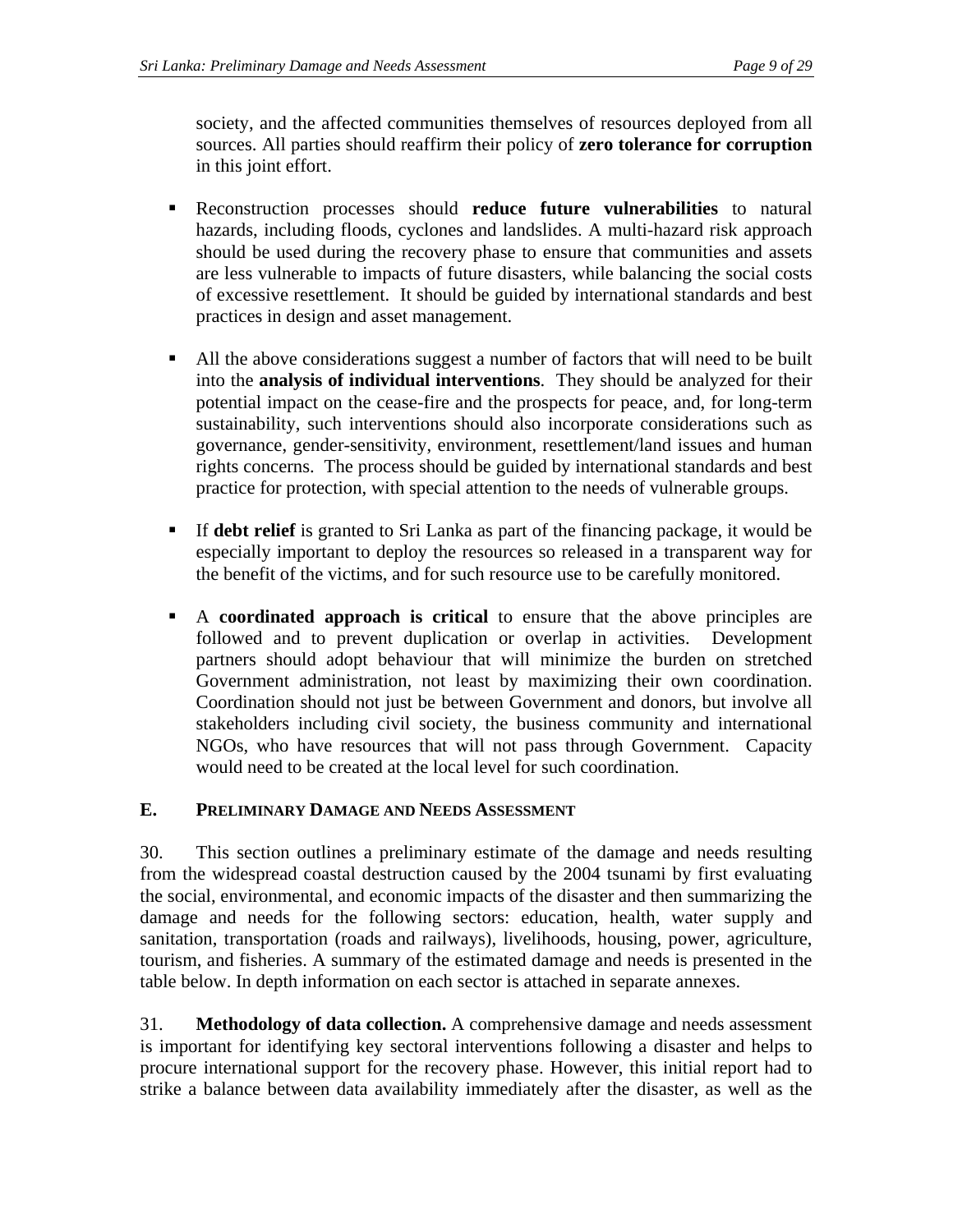speed at which the initial assessment was carried out. Data used in this report have been provided by the GOSL and other sources and verified by the team at the local and national levels during field visits and consultations.

32. This report utilizes as an overarching framework the methodology for estimating the socio-economic and environmental impacts of disasters developed by the UN Economic Commission for Latin America and the Caribbean (ECLAC). Within this framework, the assessment considers asset losses, output losses, and the overall macroeconomic and fiscal effects.

33. Asset losses refer to impacts the disaster has had on assets, including damage to infrastructure systems, capital, and stocks. Output losses indicate the shift of flows in goods and services, as well as other economic flows such as increased expenses, reduced production, diminished revenues, and the cost of emergency relief efforts following the disaster. By presenting the estimated asset and output losses, the report indicates the overall scale of damage suffered.

34. Macroeconomic effects depict ways in which the disaster changes the performance of the country's key economic variables, including impacts on balance of payments, inflation, foreign exchange reserves, and overall economic growth. Examining the macroeconomic effects of the disaster presents a complementary approach to this analysis because they illustrate how the disaster has affected the functioning of the economy and describe any corresponding macroeconomic imbalances.

### **SOCIAL IMPACTS**

35. The social fabric of the tsunami-hit areas of Sri Lanka has been impacted by extensive physical damage, loss of more than 31,000 lives, injuries to more than 15,000, damage to livelihoods, and the displacement of approximately 443,000 people. In addition, the number of women and children among the dead seems to be disproportionately high. More than 900 children have become orphans or separated from their parents. These children, along with widows, single-headed households, elderly, and disabled people comprise especially vulnerable groups in terms of psycho-social distress, restoration of livelihoods, and legal and protection rights. As such, these groups will require special support during the recovery phase.

36. Although these communities have been traumatized, they have demonstrated a strong sense of cohesion in mobilizing themselves into groups to remove rubble and distribute relief supplies. To help counter psychological shocks, GOSL, along with UN agencies, civil society organizations and other partners, plans to offer psycho-social support to families with a special emphasis on addressing the needs of women and young children. Neighborhood and family networks are traditionally strong in Sri Lanka, and represent both an important social asset of reconstruction and a key basis for designing locally demand-driven recovery programs.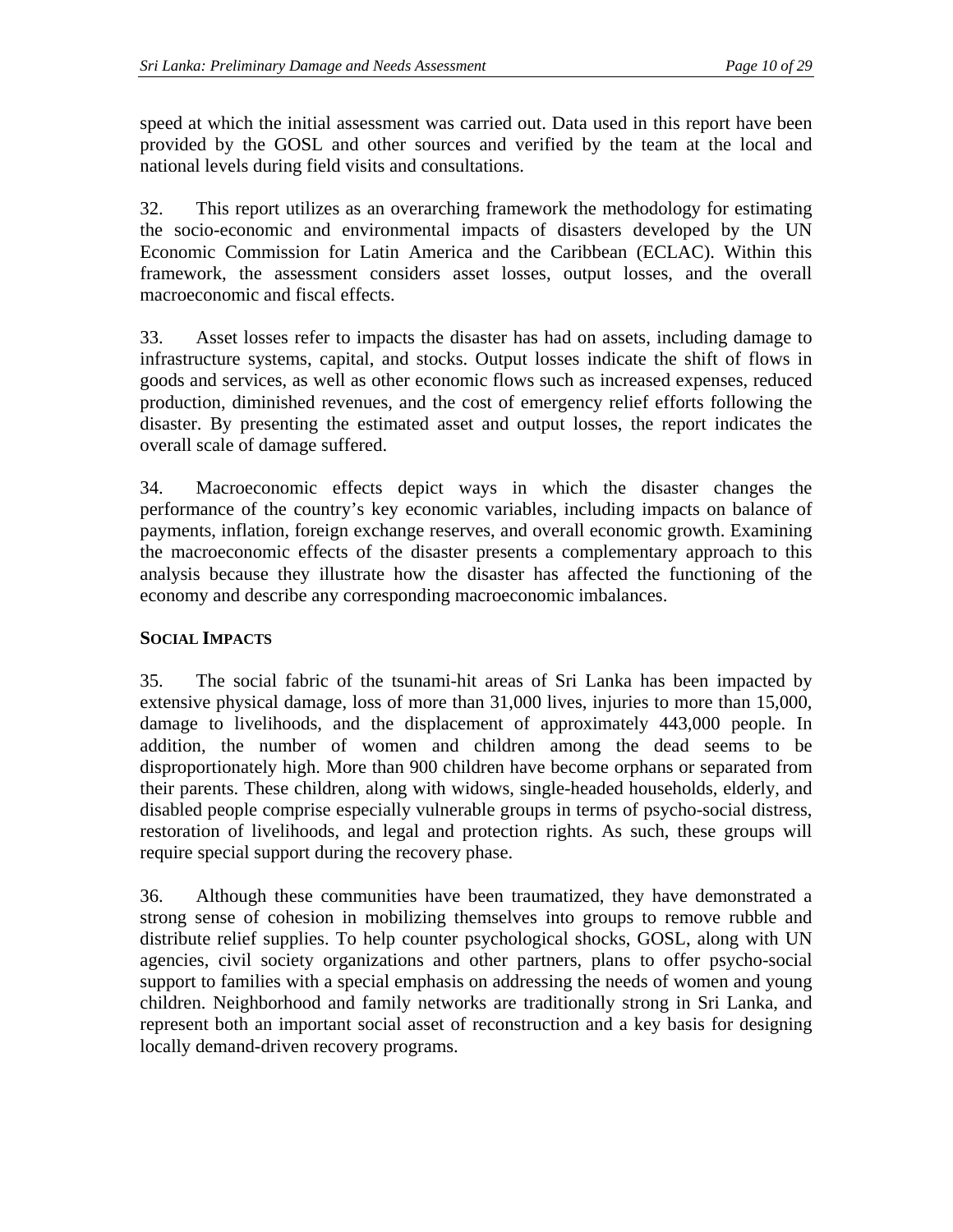37. The extensive damage to homes, workplaces, and productive assets has caused increased vulnerability to poverty. An estimated two-thirds of the fisheries sector has been severely affected. The damage to the tourism industry has resulted in the estimated unemployment of 14,000 people. Many of the more than 5,000 village industries located along the southern and eastern coastlines were destroyed, causing disruptions to livelihood activities of a large number of people. The most pressing need for all those who lost their means of livelihood is the restoration of income sources and the provision of temporary living assistance.

38. **Displacement***.* It is essential that families likely to remain in relief camps for an extended period be identified, their needs assessed, and responsibilities for their continued support clearly assigned. Welfare camps currently occupying school buildings and other public buildings will need to be relocated so public services can resume. The relocation should facilitate people's return to their daily routines, reintegration into their home communities, and ensure the provision of education, health and other public services.

39. International experience shows that protection of women and children frequently is inadequate during disaster and conflict conditions. Several reports discuss the lack of security for women and children in camps and refer to cases of sexual harassment, rape, violence, and kidnapping of children. The concerns and the protection of children, women, and other vulnerable people in the camps should be urgently addressed. There is also a need to raise awareness in camps of the risks of sexually transmitted diseases, such as HIV/AIDS.

40. **Relocation.** The tsunami surge destroyed more than 99,000 houses and damaged more than 46,000. The damaged houses form about 13 percent of the housing stock in the affected districts within 500 meters of the coast. In view of the widespread destruction and displacement of people, the GOSL is presently discussing a proposal to define coastal zones of 100m in the south and 200m in the east as no construction zones. Even if this is not implemented as a blanket rule, but only applied in specific high risk areas, there will be considerable relocation of people.

41. Relocation involves a number of issues – Government land acquisition of the private land in the no construction zones, compensation for limitations on land use rights (e.g., cultivation but not construction), and resettlement on vacant Government land with an adequate level of public services. Relocation and resettlement will have huge implications on the livelihoods of affected families and would require comprehensive consultations and development of a resettlement plan and compensation framework, which also would ensure ethnic/religious sensitivity in implementation at both the national and local levels.

# **ENVIRONMENTAL ASPECTS**

42. Along the coastline of Sri Lanka, impacts vary considerably among different areas affected by the tsunami. Except in extremely small pockets, the tsunami has affected a narrow strip along the southern and western coastlines of 500 meters or less at elevations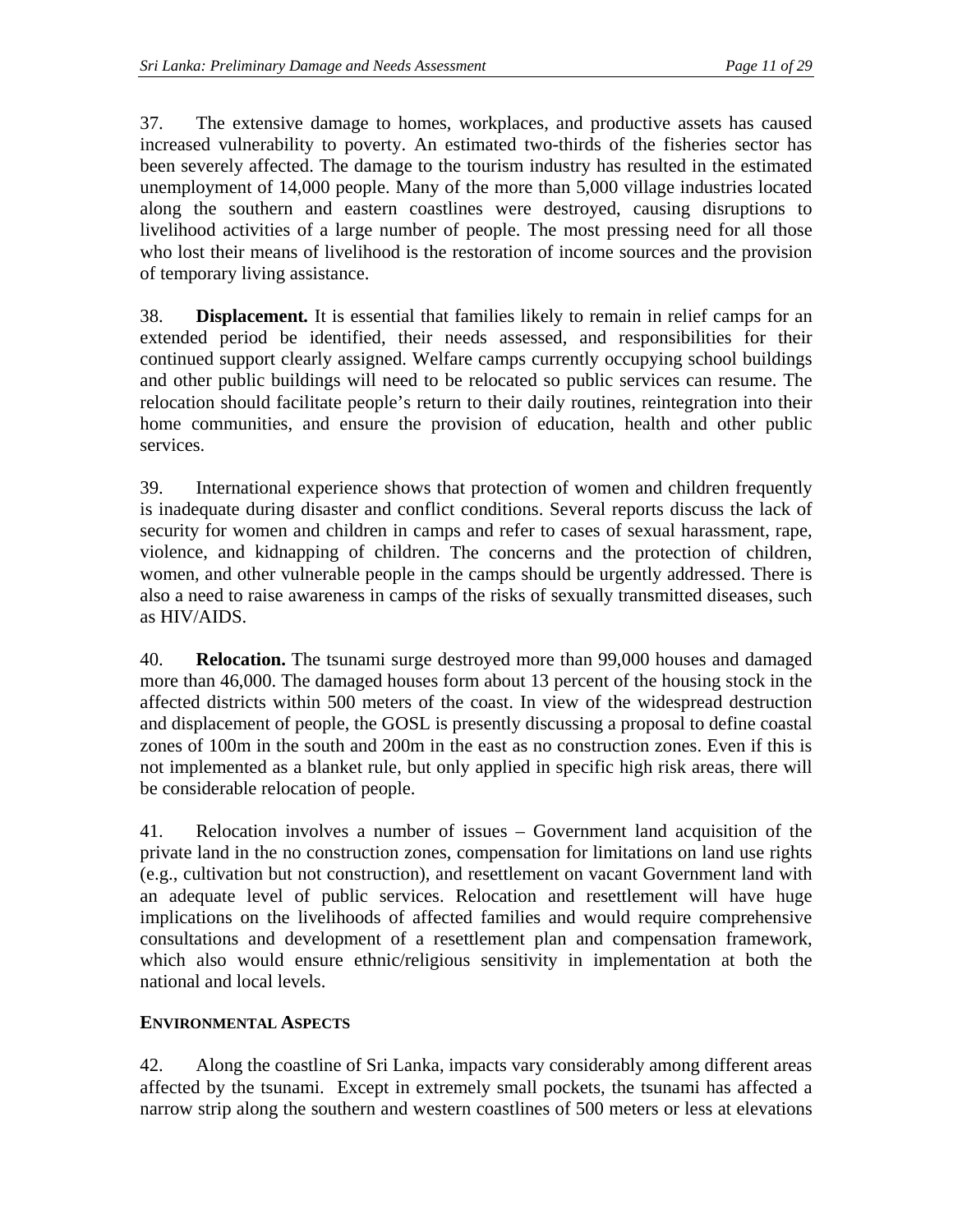below 2.5 to 3 meters. The North East coastline appears to have borne the brunt of the disaster, with affected areas reaching 2-3 km inland. Areas protected by natural barriers, such as mangroves and sand dunes, have been left virtually unaffected.

43. **Protected areas in the coastal zone.** While there has been no documented loss of fauna in the protected areas affected by the tsunami, there have been significant impacts on flora and biodiversity. Extensive soil erosion, as well as stress and dieback of flora, were noted in areas of sea water intrusion. The greatest ecological impacts are on freshwater bodies and fishery breeding grounds in protected areas that have been contaminated with saline water. The long term impacts or reversibility of this situation is unknown at this stage.

44. **Coral reefs and the marine ecosystem.**The most significant environmental damage from the tsunami is expected to be marine-related, especially in inter-tidal and sub-tidal areas. Such damage could cause changes in the coastal marine ecosystems, as well as immediate loss of natural resources such as fish, lobsters and crabs. Many coral reefs may have been reduced to rubble in certain places due to the crushing force of the waves. There could also be significant contamination as a result of land runoff of wastes and pollutants, debris, soil and organic matter. In addition, mangrove areas, which protected property and lives during the tsunami, are now damaged.

45. **Debris disposal***.* The extent of debris, waste material, and rubble requiring disposal poses a huge issue because of the sheer volume and associated costs involved. Emergency clearance efforts have resulted in haphazard disposal of rubble along roads, in open fields, into drainage ditches, low lying lands and waterways, and along beaches. The dumping of debris in inappropriate locations must be addressed immediately to prevent long term problems of flood control, waterway blockages, and pollution of beaches.

46. **Surface and groundwater contamination**. All of the dug wells located in coastal areas where sea water has penetrated have become brackish and polluted by wastewater and seepage from damaged septic tanks. This is a serious public health issue, as most local water sources have been contaminated. In addition, the pipe borne water supply system in the affected coastal areas is largely out of service because of damage to the distribution network.

# **MACROECONOMIC IMPACTS**

47. The economic impact of the tsunami include asset losses (direct damage), output losses (indirect damage), and fiscal costs (secondary effects). Preliminary estimates of total direct losses are approximately \$1 billion (4.5 percent of GDP). Destruction of private assets in the affected districts was substantial (about \$700 million). The fishing (\$97 million) and tourism industries (\$250 million) lost infrastructure and equipment, while the housing sector sustained damages close to \$306-341 million.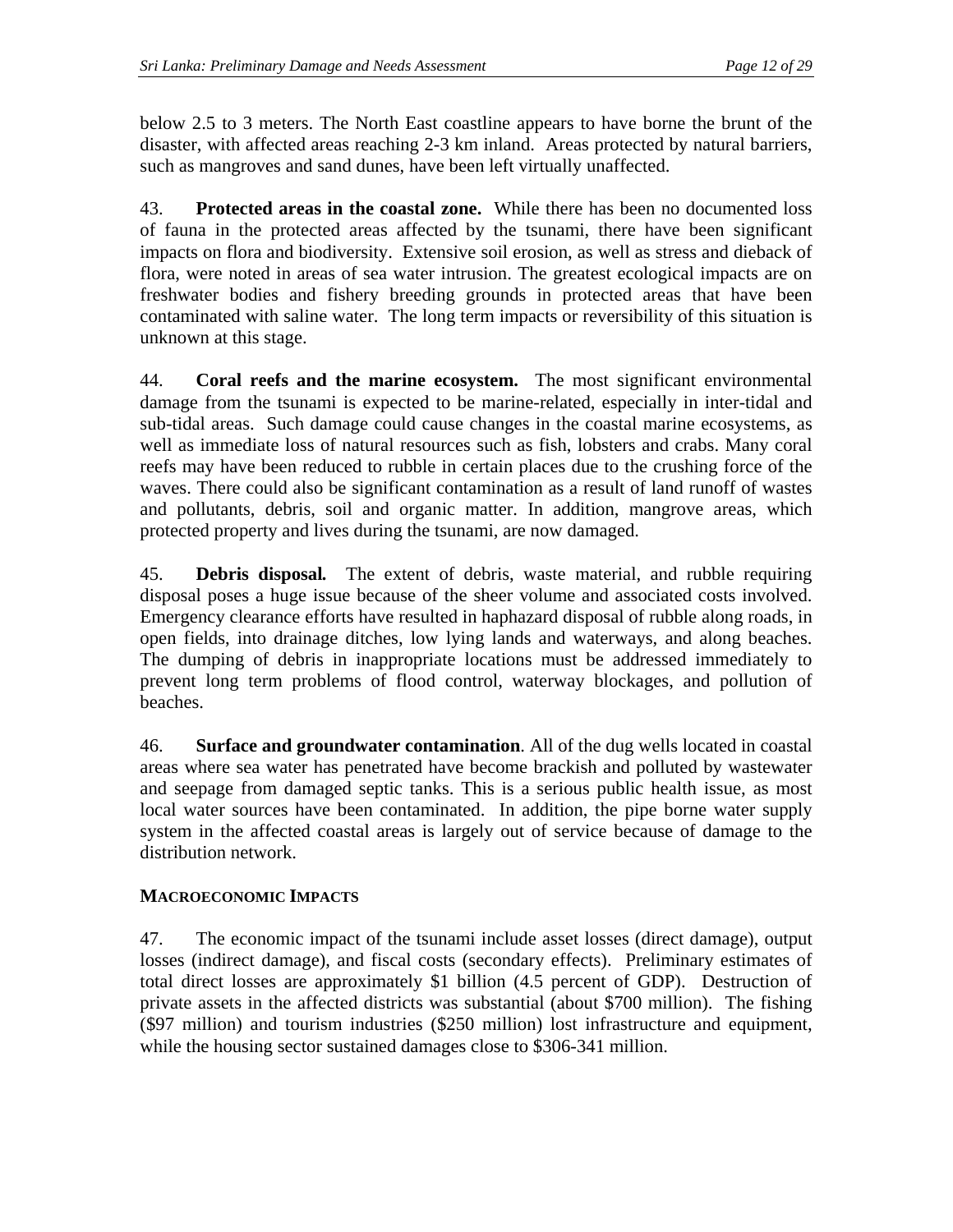48. While the impact of the tsunami on the nation's output and national economy is not as considerable as the extent of asset losses, in the areas that were hit, the tsunami devastated lives, social infrastructure, and economic foundations. Output losses resulting from the damage of assets and the disruption in economic activity in the affected sectors are estimated at \$330 million during 2005 and 2006 (around 1.5 percent of GDP). In terms of employment, an estimated 200,000 people (or about 3 percent of the labor force) might have lost their jobs, including 100,000 in fisheries; 27,000 in tourism and tourismrelated activities; and the rest in other informal sector activities. The tsunami is expected to slowdown GDP growth in 2005 by up to 1 percentage point (from 6 to 5 percent). The relatively limited impact is due to the fact that the most affected sectors of the economy – fishing, hotels and restaurants – together contribute only 3 percent to GDP. Other sectors that will also be negatively affected (but to a much lesser extent) include telecommunications and transport. The construction sector, on the other hand, is likely to partly mitigate losses in output of fishing and tourism and is expected to grow from an average of 5.5 percent in the recent past to 8 to 10 percent in the next three years.

| Table 2: Selected Economic Indicators, 2002-2005 |         |                                  |         |                     |              |  |  |  |  |
|--------------------------------------------------|---------|----------------------------------|---------|---------------------|--------------|--|--|--|--|
|                                                  |         | <b>Estimate</b><br><b>Actual</b> |         | <b>Pre-Tsunamil</b> | Post-Tsunami |  |  |  |  |
|                                                  | 2002    | 2003                             | 2004    | 2005                | 2005         |  |  |  |  |
| Real GDP growth                                  | 4.0     | 5.9                              | 5.2     | 6.0                 | 5.0          |  |  |  |  |
| Nominal GDP (LKR Bn.)                            | 1,583   | 1.760                            | 1,988   | 2,297               | 2,297        |  |  |  |  |
| Fish production (tons)                           | 302,890 | 284,960                          | 300,000 | 300,000             | 200,000      |  |  |  |  |
| Tourist arrivals                                 | 393,171 | 500,642                          | 565,000 | 600,000             | 425,000      |  |  |  |  |
| Construction sector growth                       | $-0.8$  | 5.5                              | 5.0     | 6.0                 | 9.0          |  |  |  |  |
| Inflation                                        | 9.6     | 6.3                              | 7.6     | 10.0-11.0           | 12.0         |  |  |  |  |

**Table 2: Selected Economic Indicators, 2002-2005** 

*Source: Central Bank of Sri Lanka for historical data and staff projections.*

49. It is important to note that although the sectors affected by the tsunami do not constitute a large portion of GDP, the affected provinces (South and North East) contribute about 17.5 percent of GDP while accounting for a large portion of the population (26 percent). Available poverty data for districts in the Southern province affected by the tsunami show that between one-quarter to one-third of the population in these districts live below the poverty line.<sup>[1](#page-14-0)</sup> This implies that a substantial portion of the population in the affected provinces have low per capita incomes. The tsunami disaster has increased the vulnerability of this portion of the population, making a case for channeling resources to address the needs of these vulnerable groups. Although data on incidence of poverty in the North East were not available during the preparation of this assessment, it is widely thought to be higher than the national average.

50. Preliminary estimates of financing needs for reconstruction are estimated at around \$1.5 billion (about 7 percent of GDP). Rebuilding activities will require a substantial increase in imports in the next two to three years, resulting in a widening of the trade balance. According to preliminary official estimates, relief and reconstruction needs will lead to an increase in merchandise imports in 2005 by around \$700 million

<span id="page-14-0"></span> $\frac{1}{1}$ 

The per-capita GDP in the affected provinces is estimated at about \$640, compared to a national average of \$930 and about \$1500 in the Western Province.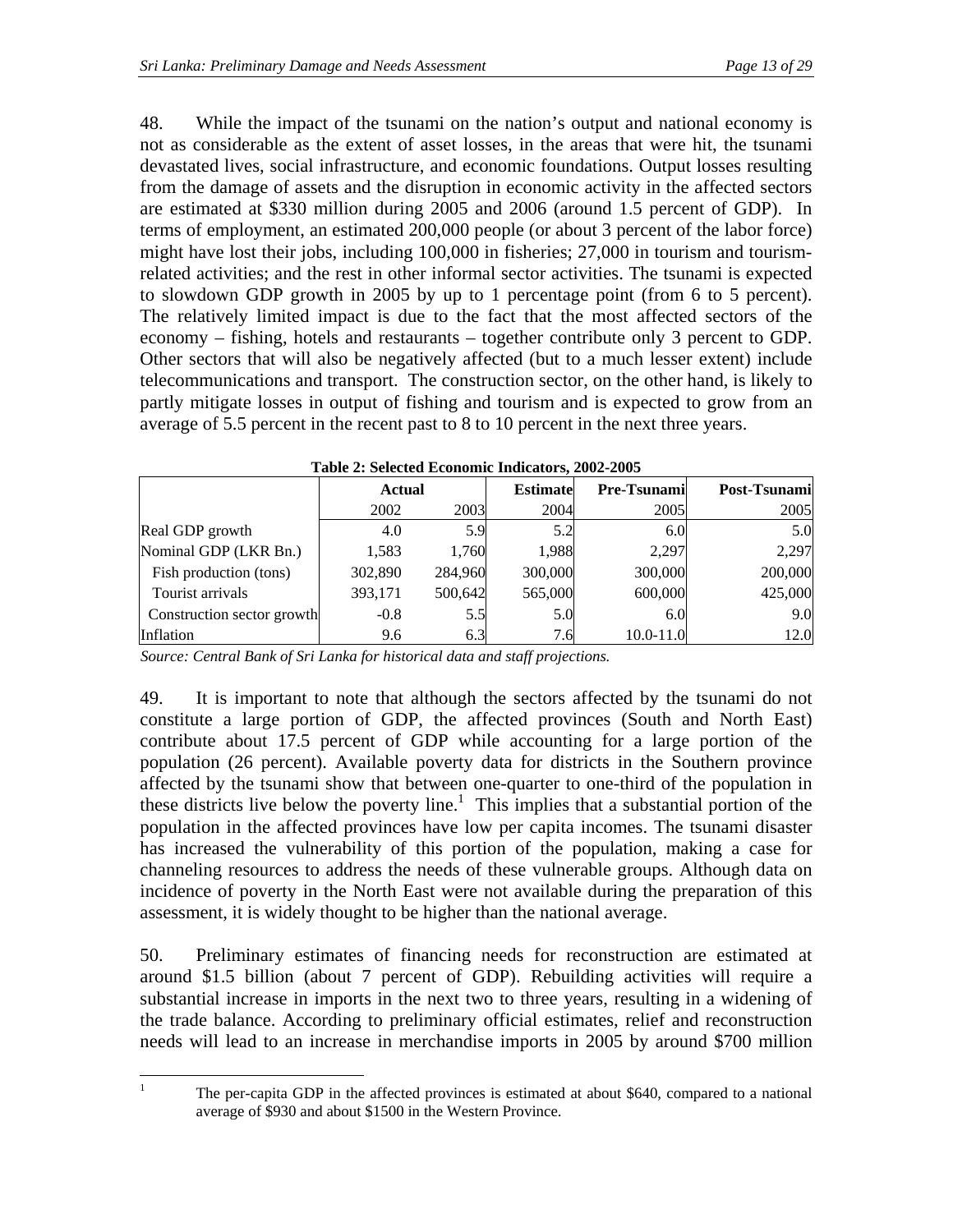relative to original projections, while merchandise exports are expected to remain at pretsunami levels. Increased private transfers will contribute to financing increased imports. Services receipts will decline reflecting a drop in tourist arrivals in the order of 175,000 relative to original 2005 projections (600,000). Additional external financing requirements after the tsunami are estimated at \$790 million in 2005, which could be provided in the form of new concessional loans, grants, and possibly debt relief. The receipt of large foreign inflows is expected to help mitigate the impact of the tsunami disaster on the external sector.

| rabic $\sigma$ , belected balance of Fayments mulcators ( $\psi$ millions), 2002-2005 |               |          |          |                             |              |  |  |  |
|---------------------------------------------------------------------------------------|---------------|----------|----------|-----------------------------|--------------|--|--|--|
|                                                                                       | <b>Actual</b> |          |          | <b>Estimate</b> Pre-Tsunami | Post-Tsunami |  |  |  |
|                                                                                       | 2002          | 2003     | 2004     | 2005                        | 2005         |  |  |  |
| <b>Exports</b>                                                                        | 4,699         | 5,133    | 5,787    | 6,305                       | 6,305        |  |  |  |
| Imports                                                                               | 6,105         | 6,673    | 7,957    | 8.824                       | 9,541        |  |  |  |
| Trade balance                                                                         | $-1,406$      | $-1,540$ | $-2,170$ | $-2,519$                    | $-3,236$     |  |  |  |
| Current account balance                                                               | $-236$        | $-76$    | $-626$   | $-824$                      | $-1,564$     |  |  |  |
| Capital account:                                                                      |               |          |          |                             |              |  |  |  |
| Direct investment                                                                     | 186           | 201      | 178      | 261                         | 261          |  |  |  |
| Private long term                                                                     | $-21$         | $-33$    |          | 90                          | 90           |  |  |  |
| Government long term                                                                  | 162           | 449      | 327      | 470                         | 470          |  |  |  |
| Disbursements                                                                         | 542           | 808      | 655      | 873                         | 873          |  |  |  |
| Amortization                                                                          | 380           | 359      | 328      | 403                         | 403          |  |  |  |
| Financing gap                                                                         |               |          |          |                             | 790          |  |  |  |
| Overall balance                                                                       | 339           | 428      | $-212$   | 97                          | 182          |  |  |  |
| Current account balance                                                               |               |          |          |                             |              |  |  |  |
| (in percent of GDP)                                                                   | $-1.4$        | $-0.4$   | $-3.2$   | $-3.8$                      | $-7.1$       |  |  |  |
| Gross official reserves                                                               |               |          |          |                             |              |  |  |  |
| (end of period)                                                                       | 1,566         | 2,147    | 1,825    | 1,948                       | 2,133        |  |  |  |
| In months of imports                                                                  | 2.4           | 2.8      | 2.2      | 2.2                         | 2.3          |  |  |  |
| Oil price (\$ per barrel)                                                             | 25.0          | 28.9     | 37.7     | 40.5                        | 40.5         |  |  |  |

| Table 3: Selected Balance of Payments Indicators (\$ Millions), 2002-2005 |  |  |
|---------------------------------------------------------------------------|--|--|
|                                                                           |  |  |

*Source: Central Bank of Sri Lanka and staff estimates.* 

51. Measures of the fiscal impact of the tsunami on public sector finances are highly tentative at this point, as they are still being worked out by the authorities. According to official estimates, the impact of the tsunami on revenues is expected to be marginal (0.3 percent of GDP). Revenues from the value added tax (VAT) and customs duty from the increased imports in 2005 are expected to compensate for most of the revenue shortfalls from tourism and fisheries. Additional tsunami-related expenditures are estimated at LKR 50 billion and to be funded by external concessional assistance. Of this amount, LKR 10 billion will be an additional recurrent cost and the rest will go to capital, resulting in the widening of the fiscal deficit from the budgeted 7.6 percent of GDP to 9.6 percent of GDP in 2005. Ultimately, the level of increased expenditures will depend on the ability of the Government to mobilize external resources and on the absorptive capacity of the public administration. Unlike asset and output losses, substantial fiscal costs for reconstruction will continue in the medium term.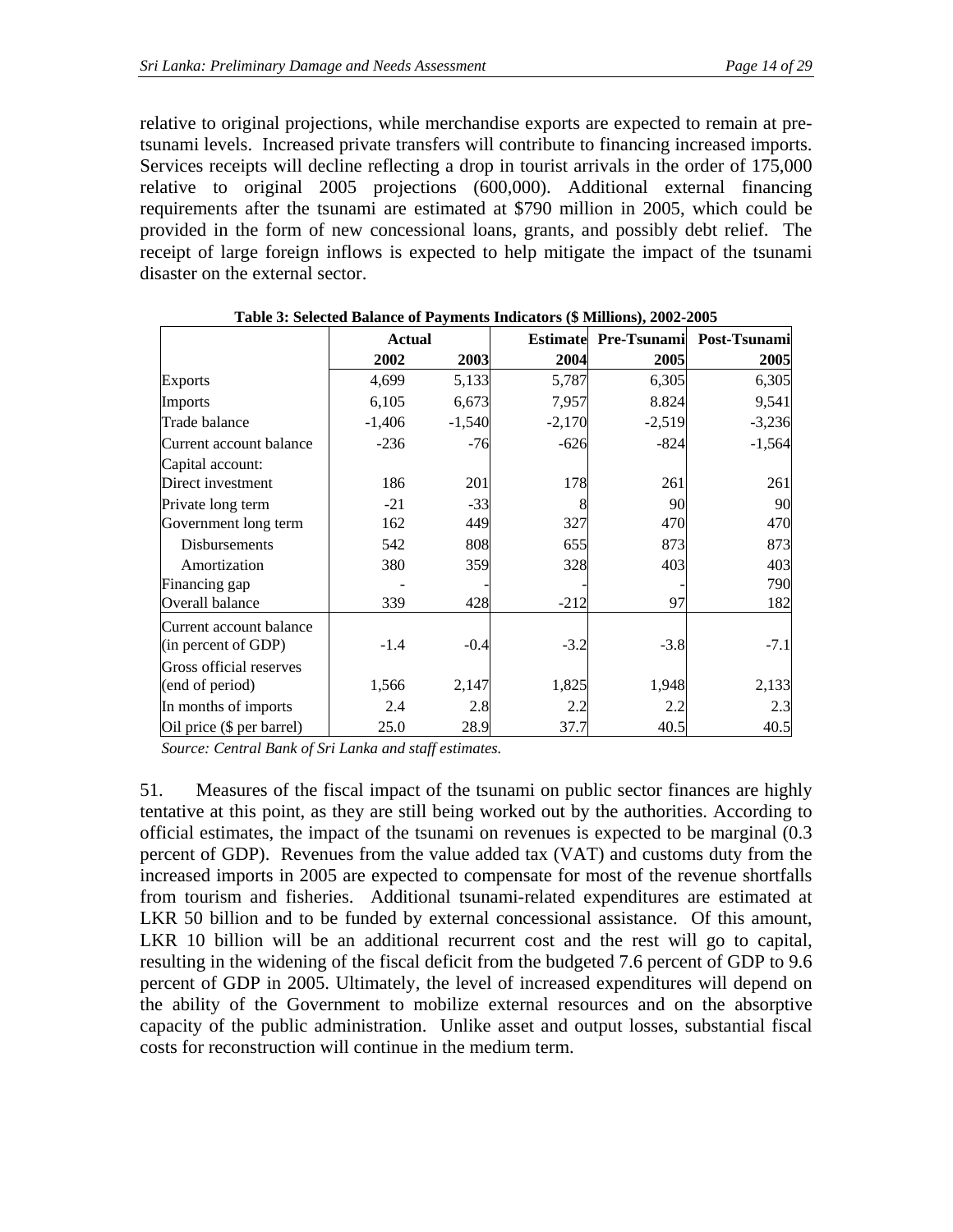|                                      | <b>Actual</b> |      | <b>Estimate</b> | <b>Budget</b> | Post-Tsunami |
|--------------------------------------|---------------|------|-----------------|---------------|--------------|
|                                      | 2002          | 2003 | 2004            | 2005          | 2005*        |
| Total expenditures and net lending   | 25.4          | 23.7 | 23.7            | 24.8          | 26.4         |
| Current expenditures                 | 20.9          | 19.0 | 19.2            | 18.5          | 18.5         |
| Subsidies and transfers              | 4.7           | 4.0  | 5.1             | 4.0           | 5.3          |
| Capital expenditures and net lending | 4.6           | 4.7  | 4.5             | 6.4           | 8.0          |
| Total revenues                       | 16.5          | 15.7 | 15.6            | 17.2          | 16.9         |
| Budget deficit before grants         | $-8.9$        | 8.0  | $-8.1$          | $-7.6$        | $-9.6$       |

**Table 4:Fiscal Framework (As Percentage of GDP) 2002-2005** 

 *\*Assumes debt moratorium of 50% on principal and 50% on interest.* 

*Source: Ministry of Finance estimates.* 

#### **SECTOR BY SECTOR ANALYSIS**

52. The following section describes the findings of the damage and needs assessment for each individual sector, with more detailed descriptions available in the attached annexes. It ends by summarized the damages from a regional perspective.

### **Education**

53. **Damage – LKR 2.7 billion (\$26 million).** The tsunami caused damage to a total of 168 public schools, 4 universities, and 18 vocational/industrial training centers. The major proportion of damage has been to primary and secondary schools, which account for over 90 percent of the number of institutions damaged and about 92 percent of the cost. Physical damage to schools and state-run universities and vocational/technical education training institutions includes school buildings, equipment, machinery and tools, furniture, books and other library resources, and consumable teaching learning material such as chemicals, and chalk and white-board pens. Relief camps were also set up in about 275 undamaged schools to provide temporary shelter for displaced individuals. Further, according to the Ministry of Education, around 91 destroyed or damaged schools are located too close to the seashore will be relocated to new locations further away from the coast. The total cost of the damage to the education capital stock, according to preliminary estimates, is approximately LKR 2.7 billion (\$26 million).

54. **Recovery needs** – **LKR 4.7 billion (\$45 million).** The most urgent need is to repair educational facilities wherever possible to enable students to commence their academic programs. All universities can be repaired immediately, as the extent of damage is fairly minor. In addition, undamaged schools which are currently not functioning, as they are being utilized as relief camps for displaced individuals, need to be cleared with classes recommencing as quickly as possible. Where reconstruction of other education institutions is likely to be delayed, either due to the extent of damage suffered or the need to relocate the school or training institution, alternative arrangements must be made to facilitate students' ability to attend other schools and training institutions. Where this is not possible, temporary shelters to conduct lessons should be provided. The cost of reconstructing and restoring damaged schools, universities, and vocational training and technical education institutions with quality upgrading, is estimated to be about LKR 4.7 billion (\$45 million).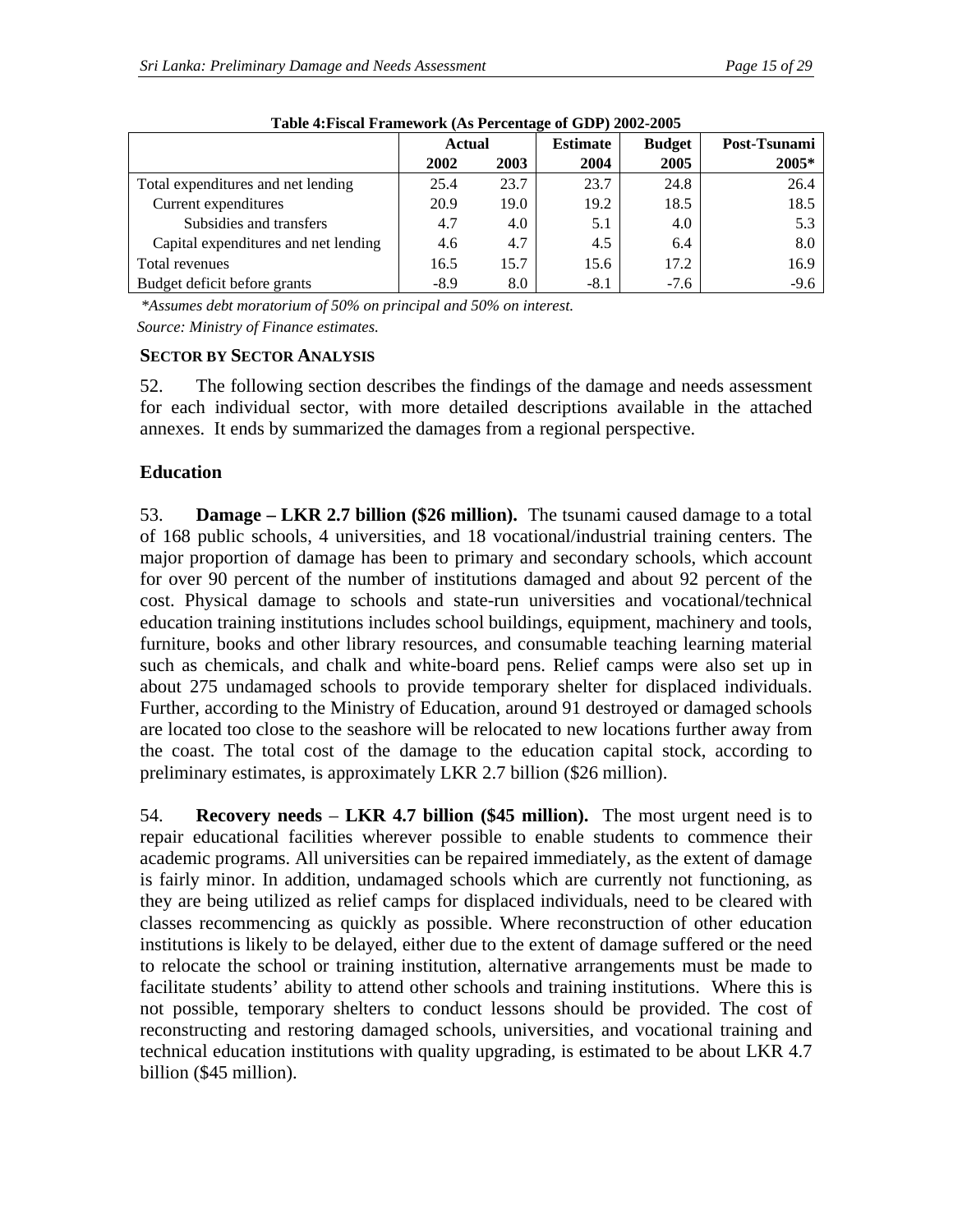# **Health**

55. **Damage – LKR 6.3 billion (\$60 million).** Damage to the health system occurred in three primary areas: the loss of services, human resources, and damage to healthrelated infrastructure. Following the disaster, 92 local clinics, hospitals and drug stores were either destroyed or damaged, causing disruptions to delivery of health services and patient care. Several health sector personnel were killed by the tsunami, which created gaps in service provision following the disaster. Public health infrastructure losses include damaged hospitals, drug stores, cold rooms, preventive health care offices, health staff accommodation facilities, district health offices, vehicles (ambulances, lorries, vans, double cabs, motor bikes), and medical equipment (in hospitals, stores, clinics). The estimated cost of the damage to the health sector is approximately LKR 6.3 billion (\$60 million).

56. **Recovery needs – LKR 8.8 billion (\$84 million).** The immediate health need is to make basic health care services available to displaced people. Measures need to be taken to provide clean water into the relief camps and to health facilities. It is also essential to address the prevention of communicable diseases (especially vaccine preventable and vector borne diseases) among the affected people (including the displaced). The tsunami caused considerable trauma to those affected, and a holistic program addressing the psycho-social needs of the affected (including displaced) should be implemented to address these issues. In addition, existing non-damaged health institutions need to be equipped to provide expanded curative services. Temporary facilities that can provide care to additional patients must be established during the recovery period. In the medium term, it is necessary to reconstruct and re-equip the health institutions damaged due to the disaster. The estimated total cost of rehabilitating the health sector, including the provision of medical equipment and vehicles, is approximately LKR 8.8 billion (\$84 million).

### **Housing**

57. **Damage overview and recovery needs – LKR 46 to 51 billion (\$437 million to**  \$487 million). The tsunami surge completely destroyed around 99,480 homes and partially damaged about 44,290. The completely and partially damaged houses together comprise 13 percent of the housing stock in the administrative divisions along the coast. The net replacement cost for housing is estimated between LKR 46 to 51 billion (\$437 million to \$487 million). These estimates do not include commercial properties. Since most of the affected housing stock was built over a long time period, its replacement value was depreciated by 30 percent to determine the damage estimate, which is in the order of LKR 32 to 36 billion (\$306 million to \$344 million).

58. **Reconstruction strategy.** Before beginning the reconstruction of homes, the Government must define and develop a clear reconstruction strategy able to be coordinated and monitored over multiple jurisdictions with varying institutional, human, and physical infrastructure capabilities. Previous experiences with post disaster reconstruction indicate that as far as possible *in-situ* reconstruction managed by affected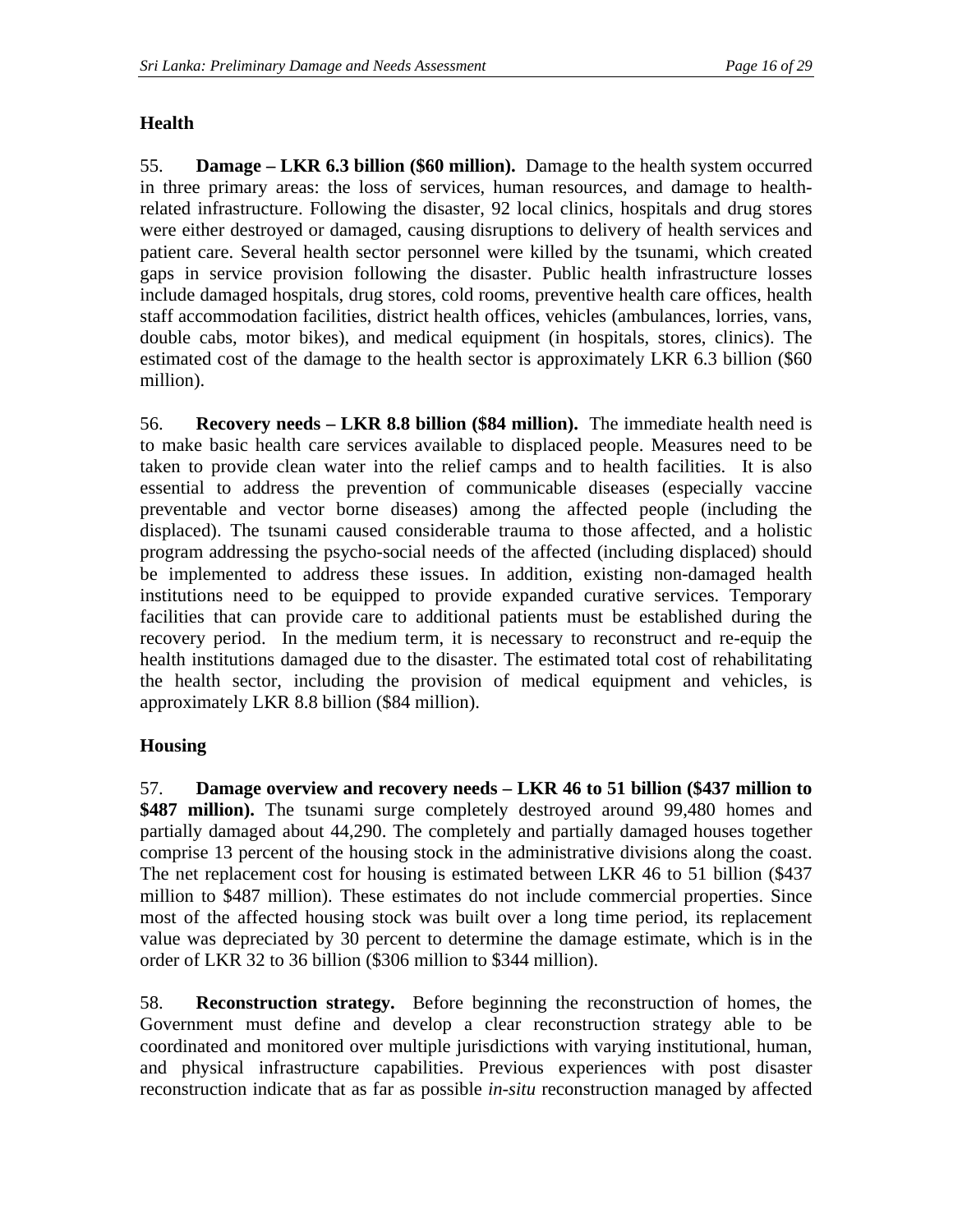households (facilitated by NGOs) and assisted by combinations of cash grants and access to loans is the most feasible and sustainable option. However, it is apparent that in select locations, it will not be advisable to reconstruct affected housing *in situ* and people will need to be relocated. In such cases, the guiding principles will be to, as far as possible, keep affected communities intact while at the same time providing for individual families and or subsets of the community to opt out of such initiatives. As part of the recovery process, units of local government will be assisted to develop and mainstream consultative and inclusive recovery strategies including local area redevelopment plans. Assistance will also be required for the development and adoption of practical and enforceable building regulations. GOSL may also require assistance to facilitate construction materials and equipment supply chains.

#### **Agriculture and Livestock**

59. **Damage – LKR 304 million (\$3 million).** The damage to the agriculture sector is mainly confined to the destruction to standing crops in paddy and other crop fields and home gardens along the entire coastal belt and the washing away of parts of cashew and betel cultivations along the eastern coast. Entry of sea water to productive fields has induced high levels of soil salinity. Consequently, farmers will be unable to grow crops in those soils for about 3-4 years until the salinity is naturally flushed away by seasonal monsoon rains. A total of about 2,308 hectares of paddy lands, 589 hectares of other field crops, 473 hectares of vegetable cultivation, and 201 hectares of fruit crop areas were completely destroyed. In addition, about 2,500 home gardens, mainly in the North East, were washed away. In terms of livestock, the overall damage is not significant at the national level, although many poor families have lost domestic animals, which served as a safety net against vulnerability to crop failures, provided supplementary incomes, and added health and nutritional benefits. About 63,000 birds, 6,500 cattle and 3,100 goats are reported to be killed. Agricultural infrastructure was also damaged, including a large number of public buildings. The total damage to the agriculture sector is estimated to be LKR 304 million (\$3 million).

60. **Recovery needs – LKR 427 million (\$4 million).** Immediate recovery programs covering the next 3-12 months should focus on helping affected families recover from their losses by ensuring that those dependent on crop husbandry and livestock-raising are included in any cash grant assistance programs. In addition, the affected population should be provided with micro-credit facilities through community-based revolving fund mechanisms to restart their livelihoods. The rehabilitation of damaged structures and agriculture/livestock service facilities should begin immediately, not only to reduce the potential adverse environmental impacts, but also to provide immediate employment opportunities in affected villages. The Agriculture Department should carry out testing of salinity-affected agricultural fields and take measures to provide technical guidance for a speedy recovery of those fields. Effort should be made to also repair the agriculturerelated buildings and other public facilities damaged by the tsunami to enable a fast resumption of services to those who have been affected. The estimated recovery needs for agriculture and livestock sector is LKR 427 million (\$4 million).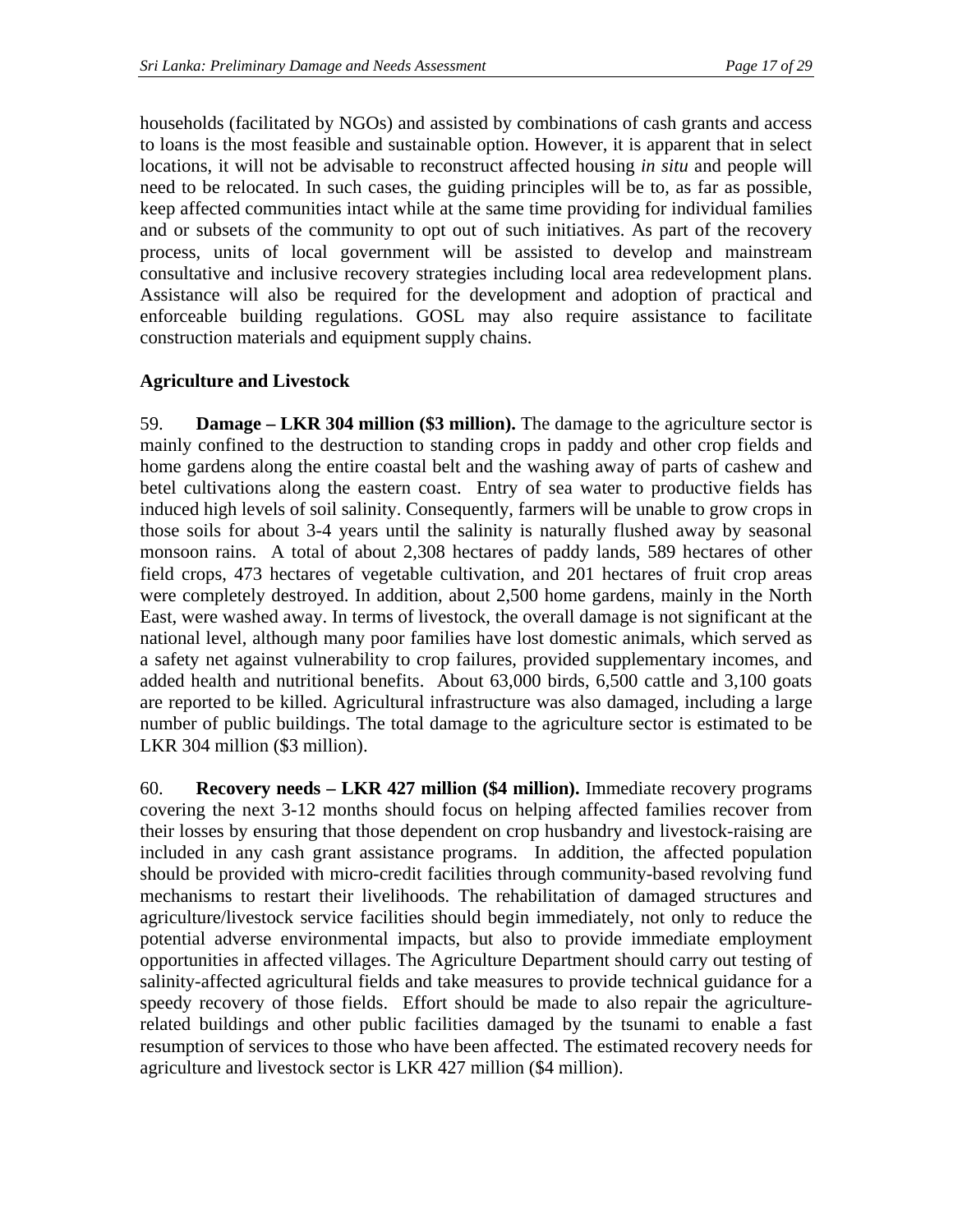# **Livelihoods**

61. **Damage (Assets and Materials).** The damage sustained to the livelihoods sector ranges from destroyed fishing boats to damaged informal guesthouses, through the loss of business inventories to the loss of simple tools and workshops. The most affected subsectors are fisheries and related small-scale food processing, as well as the informal sector. Businesses that are now in high demand (such as boat builders, carpenters, cement brick producers) have lost most, if not all of their tools, and face a clientele that has lost everything. Overall, an estimated 5,000 small businesses have been lost. Of the 2,800 unregistered hotels and guesthouses, about two-thirds were damaged. Job losses have subsequently been very high. The number of those who lost the means of supplementing their incomes by working in informal jobs is estimated at 40,000. The loss of employment in the fishing industry is around 100,000. An estimated 27,000 working in tourist and tourist-related services have lost their jobs, including those working in internet cafes and diving shops, driving taxis, and selling souvenirs. The future of at least 6,000 more jobs in tourist hotels is uncertain. Agriculture too has suffered, but in this sector job losses of 30,000 are likely to be temporary. Total job losses are estimated around 200,000.

62. **Recovery Needs – LKR 14.7 billion (\$140 million).** In the medium and long term, micro-credit interventions will emphasize assistance to self-employed and small businesses to take advantage of new business opportunities and the adoption of modern, higher productivity technologies. This applies especially to the heavily affected fishery sector, but also affected micro-entrepreneurs, where large potential for efficiency increases exist. Micro-finance could also move towards offering insurance, especially life, crop and productive assets. And last, but not least and crucial to prevent the grant/subsidized loan scheme from eroding the financial viability of micro-finance institutions, a credible exit strategy – moving away from the highly subsidized and grant approach – will also have to be formulated and implemented.

### **Power**

63. **Damage – LKR 1 billion (\$10 million).** Despite the unprecedented loss of human life, it appears that the impact of the tsunami disaster on the power sector is rather limited and marginal. The damage is largely confined to the medium and low voltage distribution lines and transformers located in coastal areas, while other infrastructure (such as grid-substations, major transmission lines, and power plants) was not directly damaged by the tsunami. The number of households in the Ceylon Electricity Board (CEB) operating area to which electricity supply was interrupted is approximately 62,500 (about 2 percent of total CEB household customers) and more than 7,800 in Lanka Electricity Company Ltd. (LECO) operating area (more than 2 percent of total LECO household customers). About 48 km of medium voltage distribution lines (11kV and 33kV) and 405 km of low voltage distribution lines (below 400V) are destroyed and need to be replaced. About 70,000 sets of meters and service wires connected to households are also damaged, as the tidal wave washed away houses, distribution poles, and wires. A total of 88 sub-stations located in the distribution networks were also damaged. The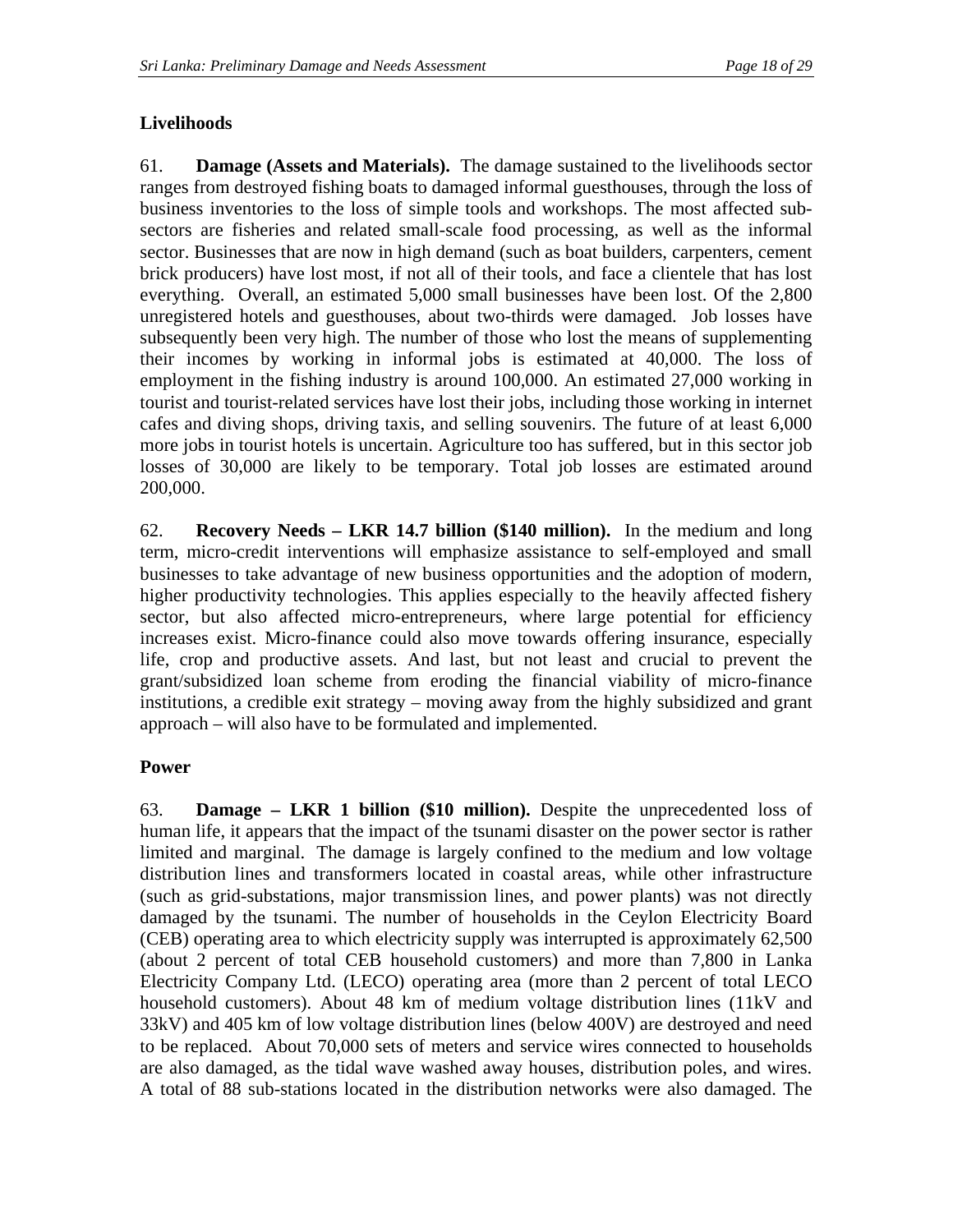total cost of damage to the assets owned by the CEB and LECO, according to the preliminary estimate, is approximately LKR 1 billion (\$10.0 million).

64. **Recovery Needs – LKR 7.0-8.1 billion (\$67-77 million).** The most urgent need is to resume power supply to affected customers as soon as possible. The short term priority should be, therefore, placed on repair and rehabilitation of the existing damaged distribution lines and service connections, particularly in CEB operating areas. Expansion of the distribution network will be needed to supply power to new houses to be provided to tsunami-affected people. To address demand growth in the affected areas, medium voltage the distribution network and the transmission network will need to be strengthened and expanded. Total needs estimated by the team, based upon preliminary information from CEB and LECO, are between \$67-77 million. The cost of medium to long term needs will vary depending on the increase of overall energy demand in the North East and Southern Provinces, including the affected areas.

# **Water Supply and Sanitation**

65. **Damage – LKR 4.4 billion (\$42 million).** In the water and sanitation sector, the tsunami disaster affected 14 districts in the Northern, Eastern and Southern Provinces, mostly in the areas where dependency on wells was high. A rough estimate shows at least 12,000 wells were damaged mainly by salt water intrusion and approximately 50,000 were abandoned. The physical damage to the existing water supply schemes by the tsunami is principally restricted to the distribution network along the shoreline. Nine pipe systems were damaged and then immediately repaired by the National Water Supply and Drainage Board (NWSDB). Damage to sanitation facilities includes individual household latrines and the sewerage pump house at Mt. Lavinia, which is part of the Colombo sewerage system. Along with infrastructure, water supply-related equipment was also damaged that needs replacement. The total damage is estimated to be LKR 4.4 billion (\$42 million).

66. **Recovery Needs – LKR 12.2 billion (\$117 million).** The needs may be categorized into two main phases; immediate restoration of services, and in the longer term, a focus on service expansion for the replacement of damaged wells, as water demand grows. Damaged wells need to be cleaned, repaired, or reconstructed, while water quality needs to be systematically tested over a reasonable period. Sanitation facilities need to be provided in areas where communities are beginning to return to their homes. There is also a need for rehabilitation of damaged water distribution networks. In addition, the physical rehabilitation works need to be complemented by hygiene education programs, particularly in relief camps. Due to prior damage to the water delivery system by the civil conflict, along with the lack of adequate water resources, most of the tsunami-affected areas suffered from water shortages even before the tsunami. Over the medium to longer term, these areas need to receive expanded water supply services based on the demand forecast. The estimated total cost for both phases is LKR 12.2 billion (\$117 million).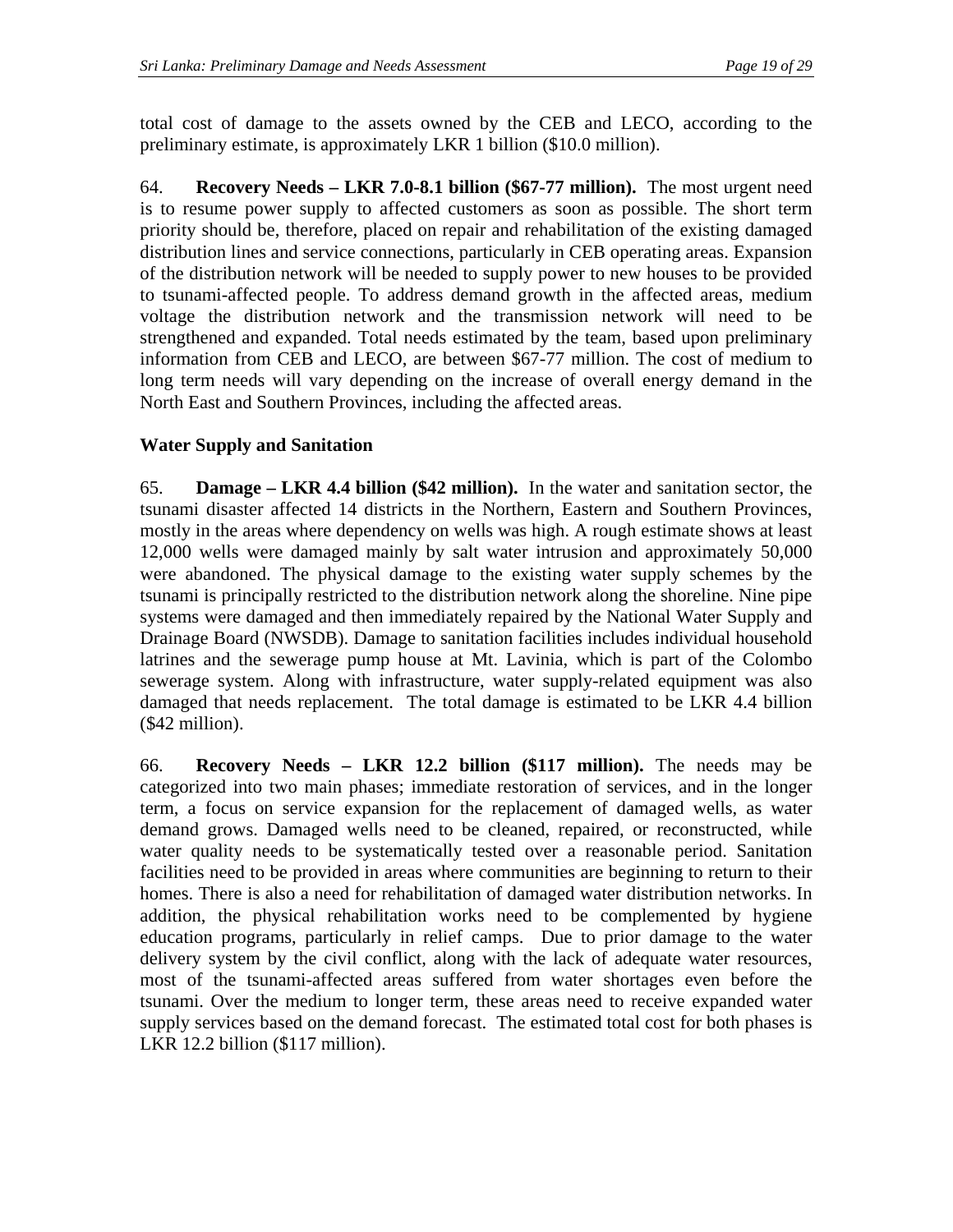### **Transportation – Railways**

67. **Damage – LKR 1.5 billion (\$15 million).** The tsunami caused damage to the Southern rail corridor estimated at LKR 1.5 billion. This is the most important rail corridor in Sri Lanka carrying 78,000 passengers (mostly commuters) per day and freight from the Port of Galle. In this 160 km long corridor, the dual track portion between Maradana in Colombo and Kalutara, suffered minor damage that was quickly repaired. Beyond Kalutara (on the single track section) an approximately 20 km length has suffered severe damage to embankments, track work, bridges and culverts, signaling and communication systems, buildings and rolling stock. Repair commenced on December 27, 2004 and is on-going; however, services remain suspended beyond Kalutara. Full resumption of service is not anticipated until May 2005, with partial services possibly resuming at the end of February. The damaged rolling stock will remain out of service for some time, as it cannot be returned to the Colombo workshops for repairs until partial services are restored. The Northeastern and Eastern Rail Corridors suffered only minor damage that was quickly repaired. Rail service on these corridors resumed on January 10, 2005. However, severe speed restrictions continue to apply on a number of sections.

68. **Recovery Needs – LKR 13.6 billion (\$130 million).** Short term needs in the Southern rail corridor consist of permanent repair to the damaged section, replacement of equipment and rolling stock and restoration of services to pre-tsunami levels. This includes track bed, rail and sleepers; bridges and culverts; railway stations and substations; railway employees quarters, other buildings; communications and signaling systems; locomotives; power sets (multiple units); passenger coaches; and construction equipment. The Sri Lankan Railway has proposed that the entire 160 kms of the Southern Rail Corridor be reconstructed and rehabilitated in the medium term. As such, medium term needs include track and sleeper replacement; bridge replacement or rehabilitation; signaling and communication system repair and upgrading, improvements to buildings, and procurement of additional rolling stock and equipment. In the North Eastern and Eastern rail corridors, short term needs include the laying of wooden sleepers over sections totaling 200 kms in length. The medium term alternative to this is to reballast, lay concrete sleepers and continuously weld the existing rail. This intervention would considerably improve operating speeds and safety and reduce maintenance. Longer term needs have also been identified to extend the Southern Rail Corridor to Kataragama (110 km) and to twin track the 72 km long single track section. In addition a new 120 km long double track electrified railway has been proposed between Colombo and Matara to be constructed alongside the Southern Expressway Road Corridor. The estimated cost of the medium term needs is LDK 13.6 billion (130 million).

### **Transportation – Roads**

69. **Damage – LKR 6.3 billion (\$60 million).** The tsunami-damaged sections of the national road network (Classes A and B) totals approximately 690 kms in length, in addition to approximately 700 kms of provincial roads (Classes C, D, and E), and approximately 1,100 km of local government roads have been damaged. The damaged sections represent 5 percent of the national road network and about 2 percent of the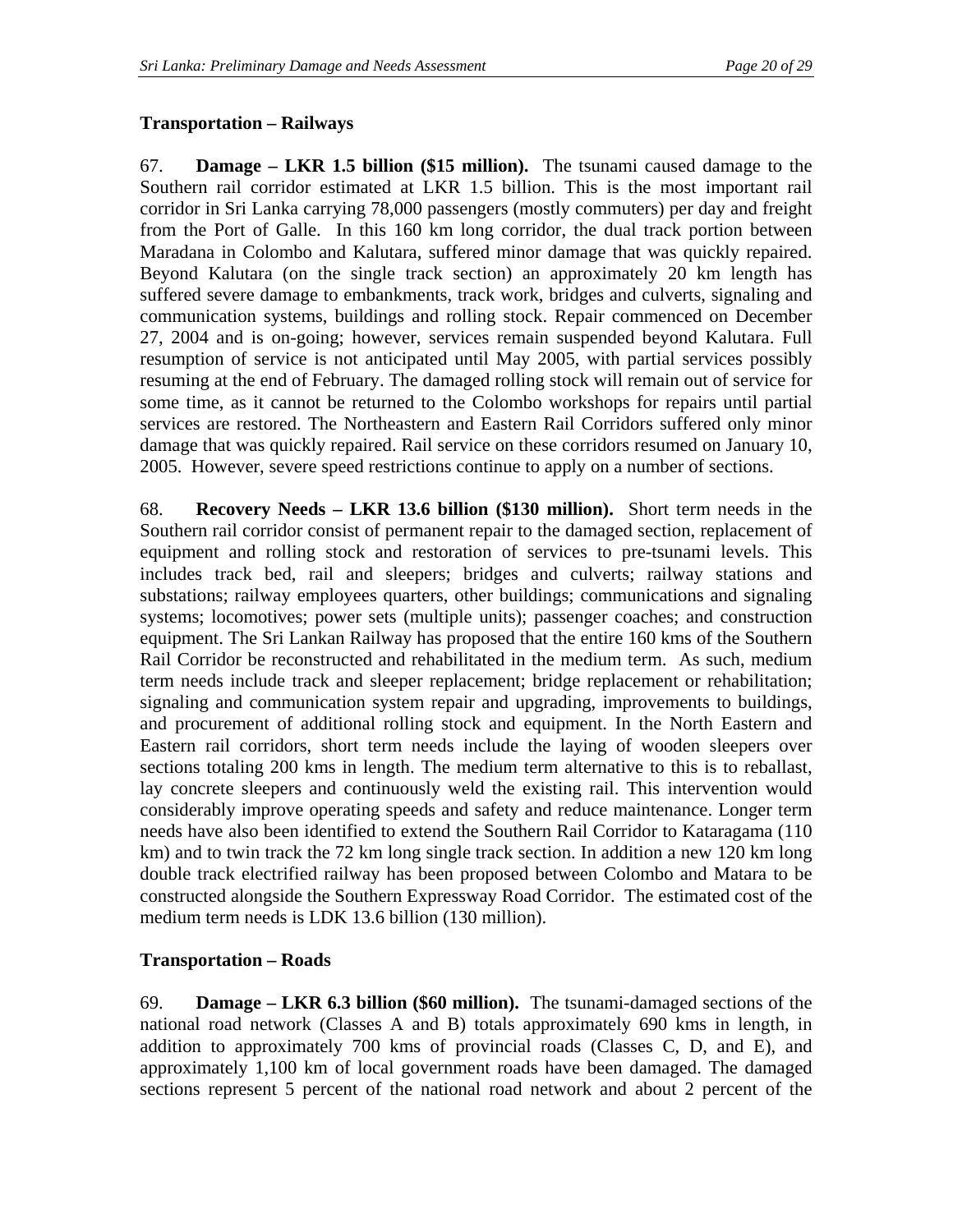provincial and local government road networks. Bridges and culverts were displaced and embankments eroded by the advancing and retreating tsunami. The main damage occurred to roads that were already in a greatly deteriorated state due to lack of maintenance and damage during the conflict period. Further, on the east coast, flooding before and after the tsunami caused damage to coastal roads. Therefore, it is not possible to separate out the value of road damage due to the different sources—i.e., conflict, flooding, and the tsunami. The damage is estimated at LKR 6.3 billion (\$60 million) which corresponds to 30 percent of the estimated short and medium term financing needs.

70. **Recovery needs – LKR 21 billion (\$200.2 million).** In the short term, temporary repairs are being undertaken to restore the affected roads to a passable condition. This includes temporary filling of embankments, culvert replacement and the erection of temporary Bailey bridges. Roads in the Southern Coastal Corridor have already been temporarily repaired and are now passable. Temporary repairs to roads are also proceeding on the east coast with the objective of opening all roads to a passable condition by the end of January 2005. It is intended that the temporary repairs will, in the short term, be consolidated by permanent repairs to embankments, drainage systems (including flood protection measures), and that the temporary bridges and bypasses would be replaced by permanent bridges. In the medium term, there is a need to bring the tsunami-affected national roads to a maintainable and uniform standard, including embankment and carriageway widening, repairing, pavements, drainage improvements, flood protection measures, culvert and bridge rehabilitations or replacements. In order to reap the economic, commercial and social benefits of rehabilitating the coastal A and B class roads, it is also necessary to rehabilitate connecting provincial and local government roads. Long term needs have been identified for coastal national roads to widen and realign sections to reflect future development planning.

### **Fisheries**

71. **Damage – LKR 10.1 billion (\$97 million).** Sea fishing has been the most severely hit sector, industry, and livelihood as a result of the tsunami. About 27,000 fishermen and their family members died, with the largest number (approximately about 20,000 – source LTTE) in the North and East. In addition, about 90,000 fishermen's families have been displaced due to the loss of housing and other household assets. Of the country's boat fleet (about 29,700), around 65 percent has either been fully destroyed or damaged to varying degrees, including 594 multi-day boats, 7,996 motorized day boats and about 10,520 traditional non-motorized boats. Fishing implements such as outboard motors, ice storages, fishing gear and nets also have been destroyed. Most of the damaged boats have been washed ashore by powerful sea tides and remain scattered on adjoining coastal lands, which will incur additional costs to the boat owners. Eleven large fishing harbors have been destroyed or damaged to varying degrees. Several marine structures, service facilities, and equipment in harbors have been also damaged beyond repair. The total damage to the sector, excluding the damage to housing and personnel assets of the victims (included in the housing sector assessment), is LKR 10.1 million (\$97 million).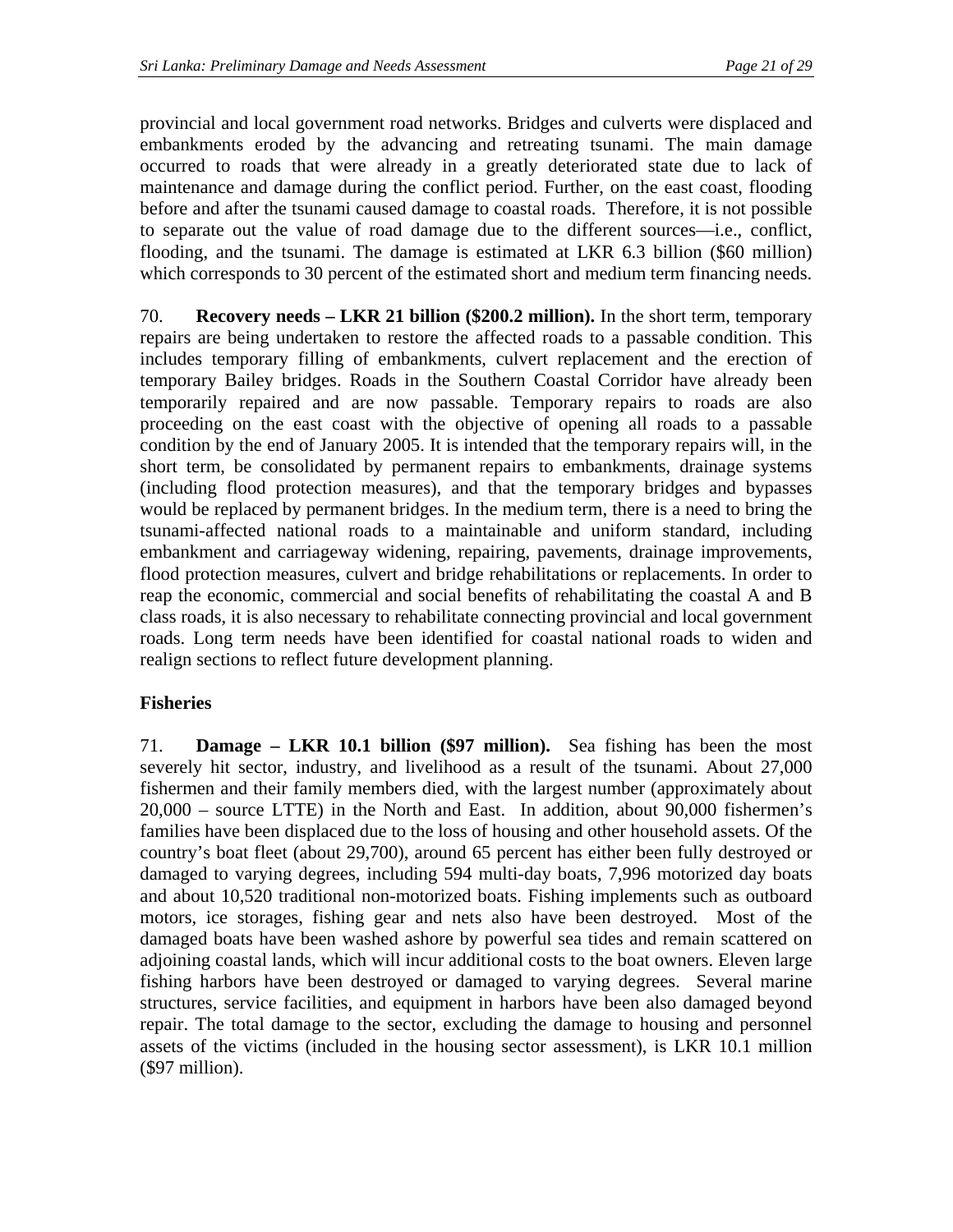72. **Recovery Needs – LKR 12.4 billion (\$118 million).** In the short term, there is a need to make a coordinated national effort to bring the industry back to operation as soon as possible. Commencement of the rebuilding and renovating of urgently needed infrastructure facilities is absolutely essential. There is also a need to focus on helping the affected families to recover from their losses by ensuring that those who depended on sea fishing are included in cash grant assistance programs. Affected fishermen and their families should be provided with micro-credit facilities through community–based revolving fund mechanisms to restart their livelihoods. These needs have been estimated at LKR 12.4 billion (\$118 million).

# **Tourism**

 $\frac{1}{2}$ 

73. **Damage – LKR 26.2 billion (\$250 million).** In Sri Lanka, the tourism sector accounts for about 2 percent of GDP, generates direct employment for about 50,000 and indirect employment for an additional 65,000, and over \$350 million in foreign exchange earnings. The tourism sector began to pick up following the cease-fire and peace negotiations in 2002, reaching a historical record of 565,000 arrivals in 2004. The tsunami caused extensive damage to this sector, with about \$200 million in damages to hotel rooms and \$50 million in tourism-related assets (souvenir shops, vehicles). About 3,500 hotel rooms out of the total 14,000 rooms in medium to large scale hotels are currently not in operation. In the small guest houses about 1,200 rooms out of a total of 4,000 rooms have been affected. Tourist arrivals were poised to reach 600,000 in 2005, but have subsequently been revised downwards to 425,000. Preliminary estimates of the resultant output loss in 2005 and 2006 for the sector stands at \$131 million. Minimal disruption to the tourism sector is expected beyond 2006.

### **Damages and Needs by Region**

74. The two charts below provide a regional breakdown of the estimated post-tsunami financing needs in Sri Lanka. This first does not include the tourism sector<sup>[2](#page-23-0)</sup>, since it is likely to get financing from the private banking and insurance sectors, and therefore, is not considered aid dependent. The second provides the full picture of required financing from all sources. The East is the most heavily affected area, accounting for well over 40% of the financing needs. The Galle District is also very heavily impacted, and close to 30% of the financing needs under either definition are in the Southern Province. Similarly, the North has about 20% of the damage. A detailed breakdown by region and district of the estimated financing needs, including all sectors, is provided in Table 5.

<span id="page-23-0"></span>Environment and agriculture needs are also not included, due to unavailability of district-specific data. Total financing needs for environment and agriculture are approximately 1.7 percent of all needs.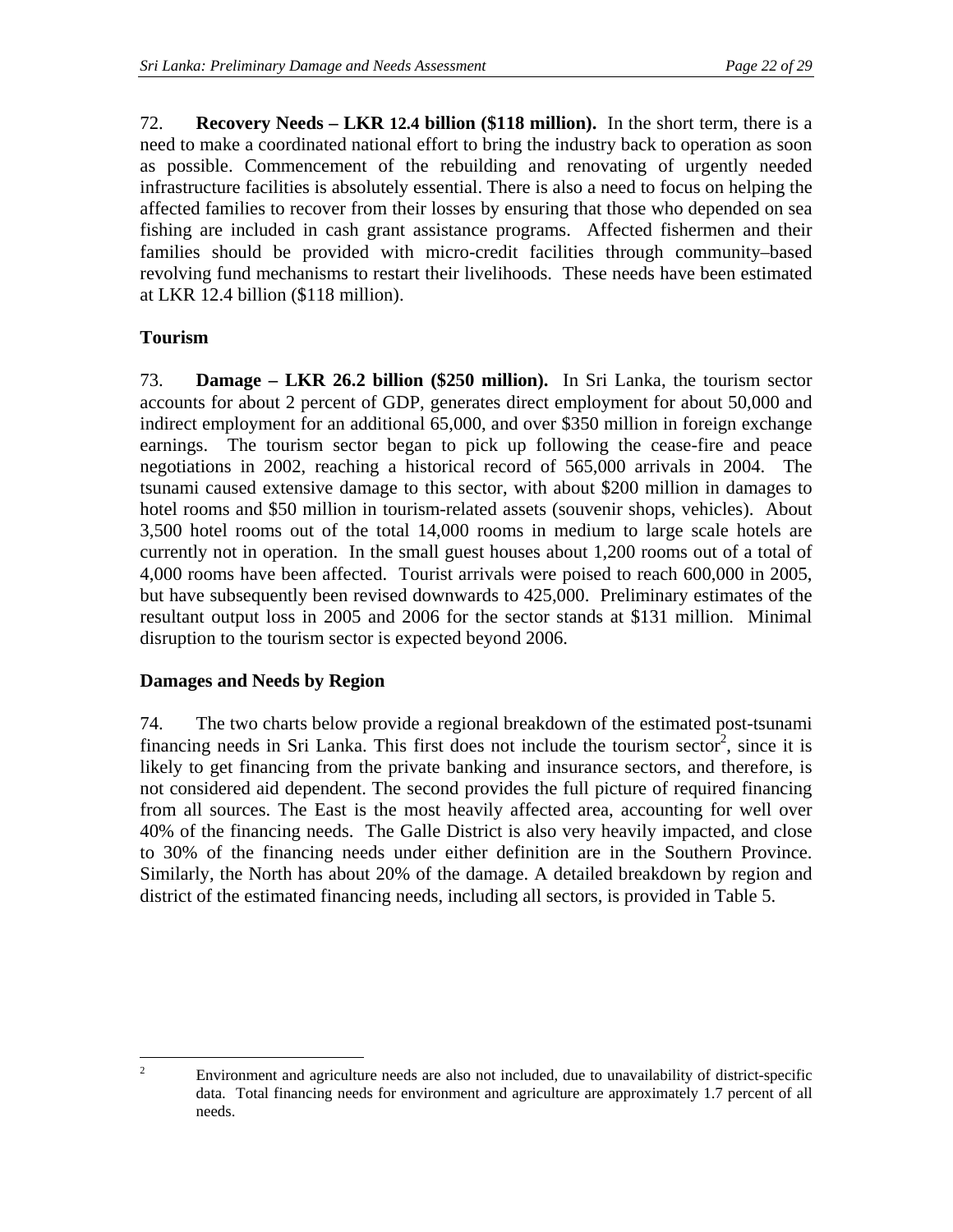$\overline{\phantom{a}}$  Kalutara $\overline{\phantom{a}}$  Kalutara  $\overline{\phantom{a}}$  Kalutara  $\overline{\phantom{a}}$  Kalutara  $\overline{\phantom{a}}$ 

6%

**■** Galle 13%

Colombo

**West 10.1%**

**D** Matara 8%

**South 25.9%**



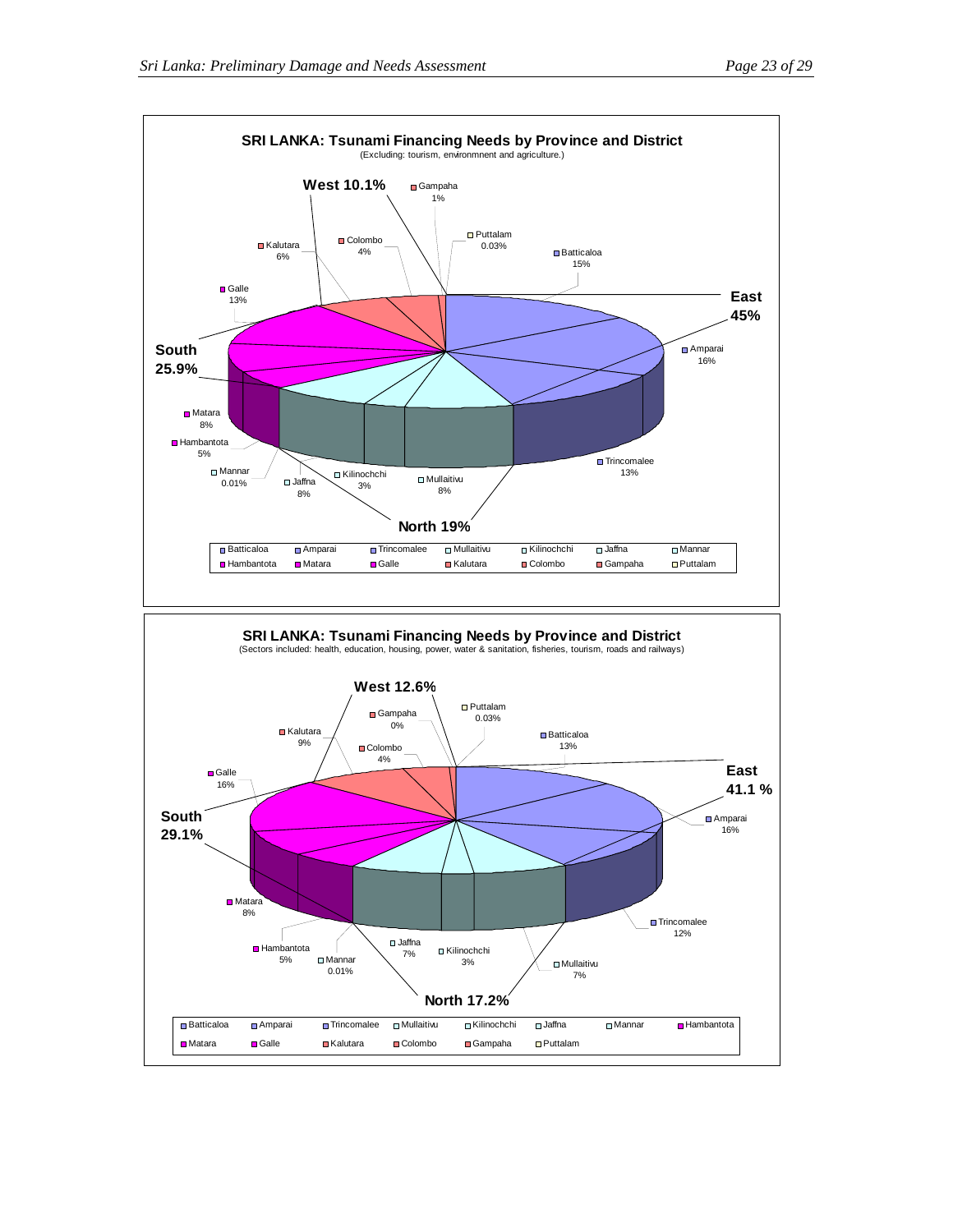| <b>Province/</b><br><b>District</b> | <b>Education</b> | <b>Health</b>  | Housing* | <b>Power</b><br>$\ast$ | Water &<br>Sanitation** | <b>Fisheries</b><br>*** | <b>Tourism</b><br>**** | <b>Roads</b>   | <b>Railways</b> | <b>Total</b> | % of<br>total | <b>Province/</b><br><b>District</b> |
|-------------------------------------|------------------|----------------|----------|------------------------|-------------------------|-------------------------|------------------------|----------------|-----------------|--------------|---------------|-------------------------------------|
| <b>North East</b>                   | 30.2             | 56.2           | 317.6    | 27.6                   | 87.6                    | 62.6                    | 7.2                    | 132.3          | 53.1            | 774.4        | 58.3          | <b>North East</b>                   |
| <b>Batticaloa</b>                   | 7.85             | 17.84          | 66.78    | 7.77                   | 18.3                    | 8.23                    | $\overline{0}$         | 30.76          | 17.4            | 174.93       | 13.2          | Batticaloa                          |
| Amparai                             | 13.38            | 16.63          | 101.2    | 15.14                  | 32.67                   | 6.85                    | 1.6                    | 22.27          | $\mathbf{0}$    | 209.74       | 15.8          | Amparai                             |
| Trincomalee                         | 5.46             | 14.89          | 35.82    | 3.55                   | 9.07                    | 19.77                   | 5.6                    | 31.82          | 35.7            | 161.68       | 12.2          | Trincomalee                         |
| Mullaitivu                          | 1.37             | 6.49           | 46.33    | $\Omega$               | 11.24                   | 13.99                   | $\overline{0}$         | 19.09          | $\mathbf{0}$    | 98.51        | 7.4           | Mullaitivu                          |
| Kilinochchi                         | $\mathbf{0}$     | 0.09           | 18.21    | $\Omega$               | 3.62                    | 1.01                    | $\mathbf{0}$           | 11.93          | 0               | 34.86        | 2.6           | Kilinochchi                         |
| Jaffna                              | 2.11             | 0.24           | 49.25    | 1.14                   | 12.74                   | 12.6                    | $\theta$               | 16.44          | 0               | 94.52        | 7.1           | Jaffna                              |
| Mannar                              | $\overline{0}$   | $\overline{0}$ | $\theta$ | $\overline{0}$         | $\overline{0}$          | 0.13                    | $\theta$               | $\overline{0}$ | $\overline{0}$  | 0.13         | 0.0           | Mannar                              |
| <b>South</b>                        | 12.3             | 31.1           | 75.9     | 37.6                   | <b>18.0</b>             | 42.8                    | 76.6                   | 46.9           | 46.1            | 387.3        | 29.1          | <b>South</b>                        |
| Hambantota                          | 1.27             | 0.32           | 10.13    | 11.39                  | 2.83                    | 10.73                   | 11.2                   | 25.19          | $\overline{0}$  | 73.06        | 5.5           | Hambantota                          |
| Matara                              | 3.76             | 3.24           | 36.44    | 5.83                   | 8.66                    | 15.92                   | 8                      | 11.14          | 10.5            | 103.49       | 7.8           | Matara                              |
| Galle                               | 7.25             | 27.52          | 29.32    | 20.37                  | 6.53                    | 16.14                   | 57.4                   | 10.61          | 35.6            | 210.74       | 15.9          | Galle                               |
| West                                | 2.5              | 0.7            | 42.9     | 1.6                    | 8.3                     | 12.5                    | 46.3                   | 21.7           | 30.8            | 167.3        | 12.6          | West                                |
| Kalutara                            | 1.71             | 0.4            | 16.34    | 0.94                   | 3.32                    | 8.73                    | 46.3                   | 18.56          | 17.3            | 113.6        | 8.5           | Kalutara                            |
| Colombo                             | $\overline{0}$   | 0.32           | 25.1     | 0.6                    | 4.6                     | 0.32                    | $\theta$               | 3.18           | 13.5            | 47.58        | 3.6           | Colombo                             |
| Gampaha                             | 0.76             | $\mathbf{0}$   | 1.49     | 0.03                   | 0.38                    | 3.41                    | $\theta$               | $\theta$       | $\overline{0}$  | 6.07         | 0.5           | Gampaha                             |
| <b>North West</b>                   | $\mathbf{0}$     | $\bf{0}$       | 0.14     | $\mathbf{0}$           | 0.03                    | 0.18                    | $\mathbf{0}$           | $\mathbf{0}$   | $\bf{0}$        | 0.35         | 0.03          | <b>North West</b>                   |
| Puttalam                            | $\overline{0}$   | $\overline{0}$ | 0.14     | $\overline{0}$         | 0.03                    | 0.18                    | $\theta$               | $\Omega$       | $\overline{0}$  | 0.35         | 0.03          | Puttalam                            |
| <b>Provinces</b><br><b>Total</b>    | 45               | 88             | 437      | 67                     | 114                     | 118                     | 130                    | 201            | <b>130</b>      | 1,329.3      | 100.0         | <b>Provinces</b><br><b>Total</b>    |

#### **Table 5: Tsunami Financing Needs by Province, District and Sector**  (\$ Millions)

NOTE: Does not include environment and agriculture needs due to unavailability of district specific data. Total needs for environment is US\$18 million and for agriculture US\$4 million.

\* Low estimate

\*\* Total damage cost, including indirect loss

\*\*\* Including boats, fisheries harbors and buildings

\*\*\*\* Including large hotels, guest houses, small hotels and hotel related assets such as souvenir shops, vehicles, etc.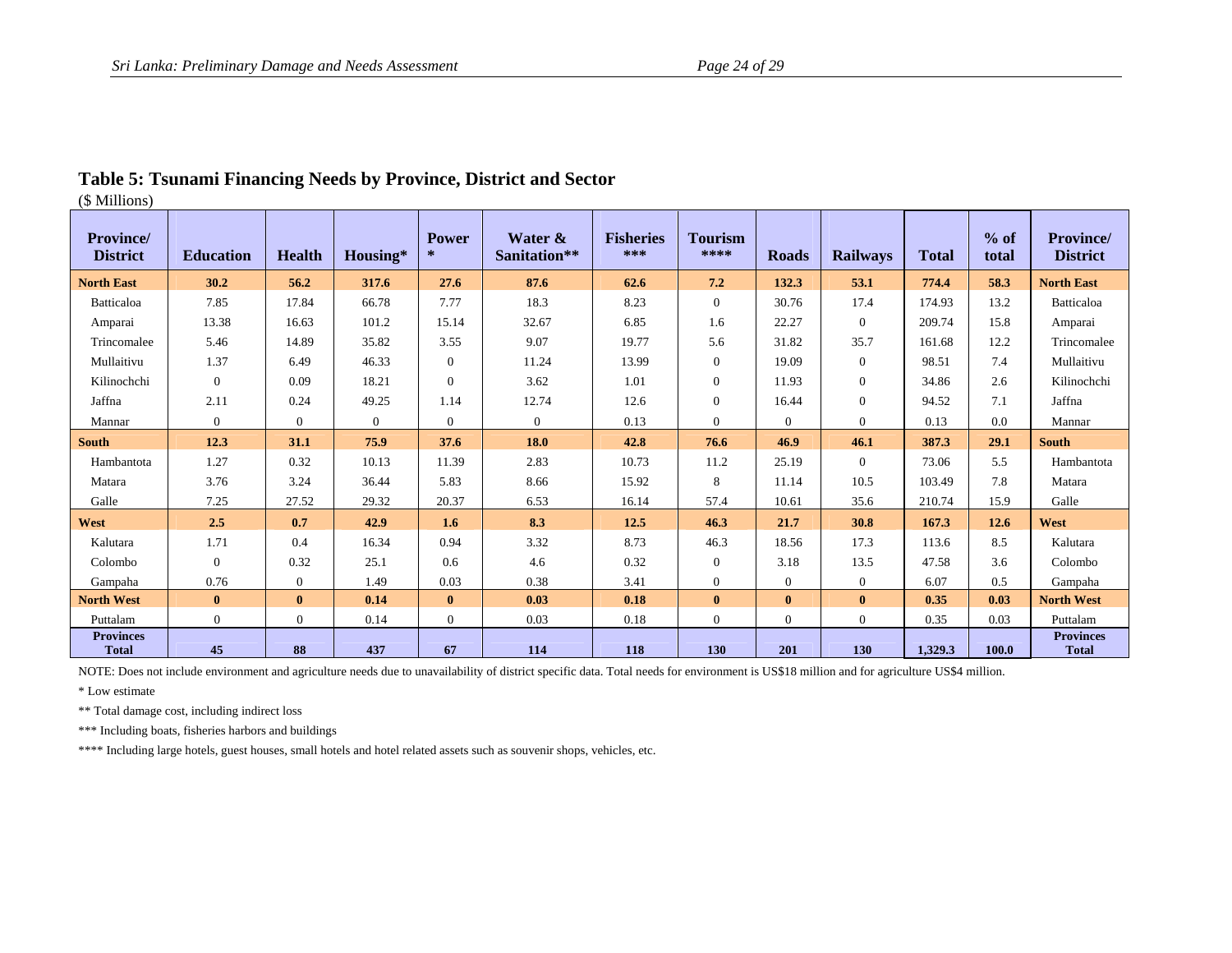### **F. IMMEDIATE AND MEDIUM TERM RECOVERY STRATEGY**

### **Implementation Approach**

75. One of the main challenges of developing a comprehensive, as well as efficient recovery strategy is to translate the guiding principles such as conflict sensitivity, principle of subsidiarity, community empowerment, communication and transparency, coordinated approach and others into operational reality. The aim should be to ensure a balance between the North East and the South, have the locus of implementation at the district level where ever possible, strengthen local community mechanisms through public works, rely on the home owner driven approach and cash grants wherever possible to empower individual households, introduce accountability and monitoring systems, and initiate trust fund mechanisms to ensure coordination amongst donors.

76. Given that Sri Lanka is tentatively emerging from a two decade old civil conflict, it would be important to implement tsunami related reconstruction efforts in such a manner that reinforces the peace process or at least does not weaken it. A key element here would be to ensure a regional and ethnic balance in the allocation of resources between the North East and South. Mechanisms will have to be established to facilitate the equitable re-development of all areas without disturbing the cease-fire.

77. Five steps are envisaged to initiate this process of operationalization, *i.e*., a vigorous process of public consultation, a communications program defined in consultation with international development partners and stakeholders, the establishment of an arbitration and mediation service, and the development of district based reconstruction plans for the affected areas.

- (i) The public consultations should include different line agencies within the Government, the legislature, the LTTE, political parties, local authorities, civil society, the private sector, international NGOs and the general public to reach consensus on implementation modalities. This process would help identify possible areas of contention and attempt to secure a compromise where possible, not to mention ensure acceptance of the guiding principles.
- (ii) A two-way communications program relying on the internet, print and electronic media, and a dedicated reconstruction newsletter would reinforce accountability and monitoring. Monthly beneficiary surveys could be built into the program to facilitate community monitoring of ongoing reconstruction efforts at the village level. By targeting different audiences from national to local, it would in addition ensure appropriate feedback from the regions and help build a national consensus through the recovery program.
- (iii) Mediation and arbitration structures would be used to address reconstruction-related disputes and flag possible bottlenecks that need to be addressed at a higher policy level.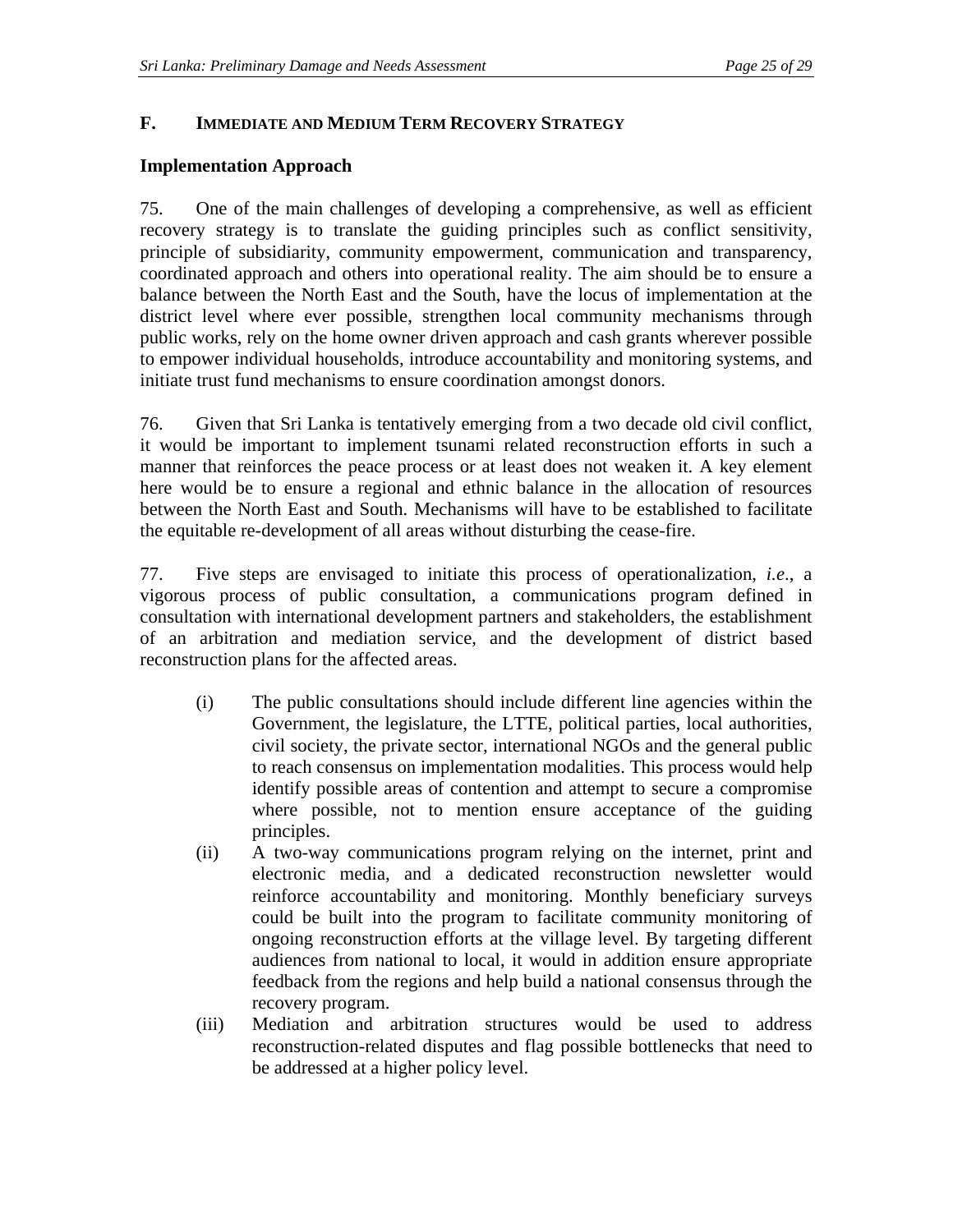- (iv) District reconstruction plans should be used to guide a balanced allocation of resources between different parts of the country. This could well be the mechanism to match resources with needs. Such plans would be compiled in close cooperation with district authorities, municipal and provincial structures, and other stakeholders, moving beyond a narrow technical assessment to include social development, livelihood, gender, environment, governance and conflict dimensions.
- (v) The international development community would work in close consultation with the Government and other stakeholders to design appropriate funding mechanisms to ensure the coordinated allocation of international development assistance for the reconstruction process. Possible trust fund mechanisms should be anchored within a national framework for recovery where the use of private and NGO resources would be synchronized.

# **Overview of Financing Needs**

78. The assessment team proposes that a phased recovery strategy be employed in order to prioritize and execute activities. Phase one refers to immediate recovery assistance (about 12 months) to address urgent activities. This phase has already begun in many places. Phase two shifts into medium to longer term recovery assistance (up to 3 years) for other works and major mitigation efforts. This recovery strategy must take into account and complement other post-tsunami recovery plans currently under discussion, as well as efforts of Sri Lanka's development partners.

### **G. LONG TERM HAZARD RISK REDUCTION ISSUES**

79. Prior to the tsunami disaster, the risks from natural hazards to Sri Lanka were considered low. Sri Lanka experiences mostly weather-related hazards, resulting in localized and seasonal floods, landslides, cyclones and droughts. Monsoon-associated landslides also occur in the districts of Badulla, Nuwara Eliya, Ratnapura, Kegalle, Kalutara, Kandy, and Matale.

80. In Sri Lanka, vulnerability to hazards is related to physical, environmental and legal-institutional weaknesses. Land use patterns, human settlement developments and construction practices that are not sensitive to weather related hazards are the most significant contributors to creating unsafe conditions. Recurrent patterns include encroachments into flood plains and substandard construction on unstable slopes. Land use practices that do not respect natural resource protection, as well as environmental factors (such as depletion of forests and mangroves, coastal erosion, siltation, and inadequate water and water-shed management) may further exacerbate the impacts of natural hazards. It is anticipated that changes in demography and climate, and the continuation of unsound environmental practices and development patterns may increase frequency and losses from disasters.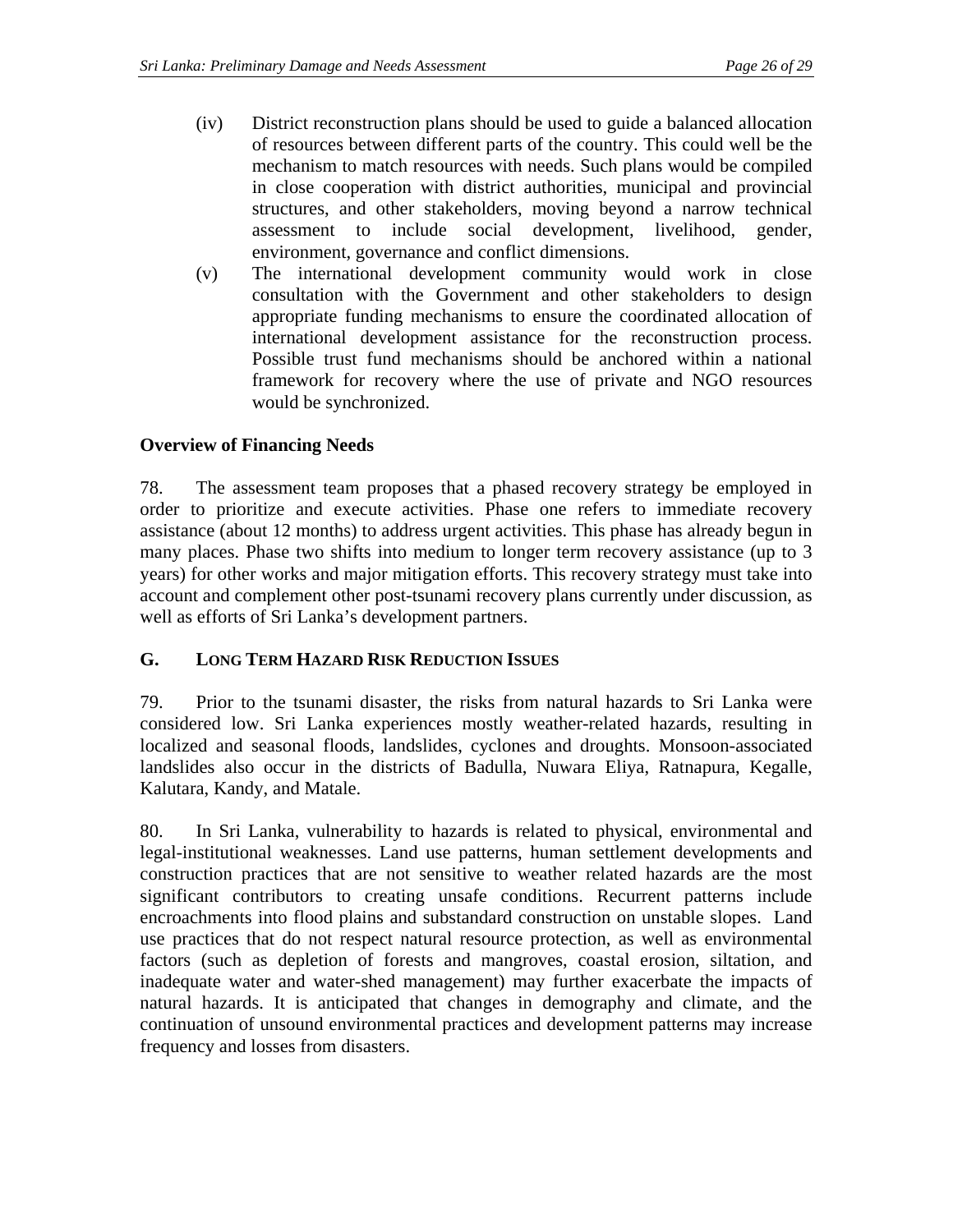81. Recognizing the challenges exposed by the recent tsunami, Sri Lanka should develop a risk management approach, based on the principles that:

- The post-tsunami reconstruction program, and in general, all development programs, should be guided by multi hazard risk considerations;
- Improved institutional capacities are required for improved management of emergency response, particularly at the local level;
- The interest expressed by the international community to support an advanced early warning system in the region should be seized, as it provides an opportunity for better forecasting and early warning of disasters to save lives and livelihoods.
- Risk transfer mechanisms should be considered to mitigate the financial impact of disasters on the economy and future development activities.

# **Risk Identification**

82. **Multi-hazard risk assessment.** A nationwide, multi-hazard risk mapping from existing data and further local assessments could inform reconstruction planning and help set future risk reduction priorities. Local risk mapping involving local stakeholders can enhance awareness of risks and inform district preparedness plans. In addition, as many disasters in Sri Lanka are weather related, environmental factors should also be a part of risk assessment.

# **Emergency Preparedness**

83. **Early warning systems (EWS).** The interest expressed by the international community to support an advanced Indian Ocean Tsunami Early Warning System provides an opportunity for better forecasting and early warning of disaster to save lives and livelihoods. There is a need to strengthen and integrate within the proposed regional system the national systems that already exist to monitor regular hazards needs.

84. **Emergency information and communication systems.** Bringing the right information to the public and authorities is crucial to mounting a swift emergency response operation in order to save lives and property. The technical improvement of the EWS needs to be backed up by an information dissemination system that provides timely, accurate and coordinated information flow to emergency management agencies, press, local administration and the public.

85. **Decentralized emergency preparedness.** Communities and the local level administration have always been the front line responders to localized disasters in Sri Lanka, and the tsunami despite its scale was no exception. The enhancement of emergency response capacity of these local actors for future would therefore require preparedness planning primarily at these levels. Community based disaster preparedness plans and actions in high disaster risk areas would be the most effective way of improving public resilience and rapid action in disasters. Community-based disaster preparedness plans and actions in high risk locations would be the most effective way of improving public resilience and response to disasters.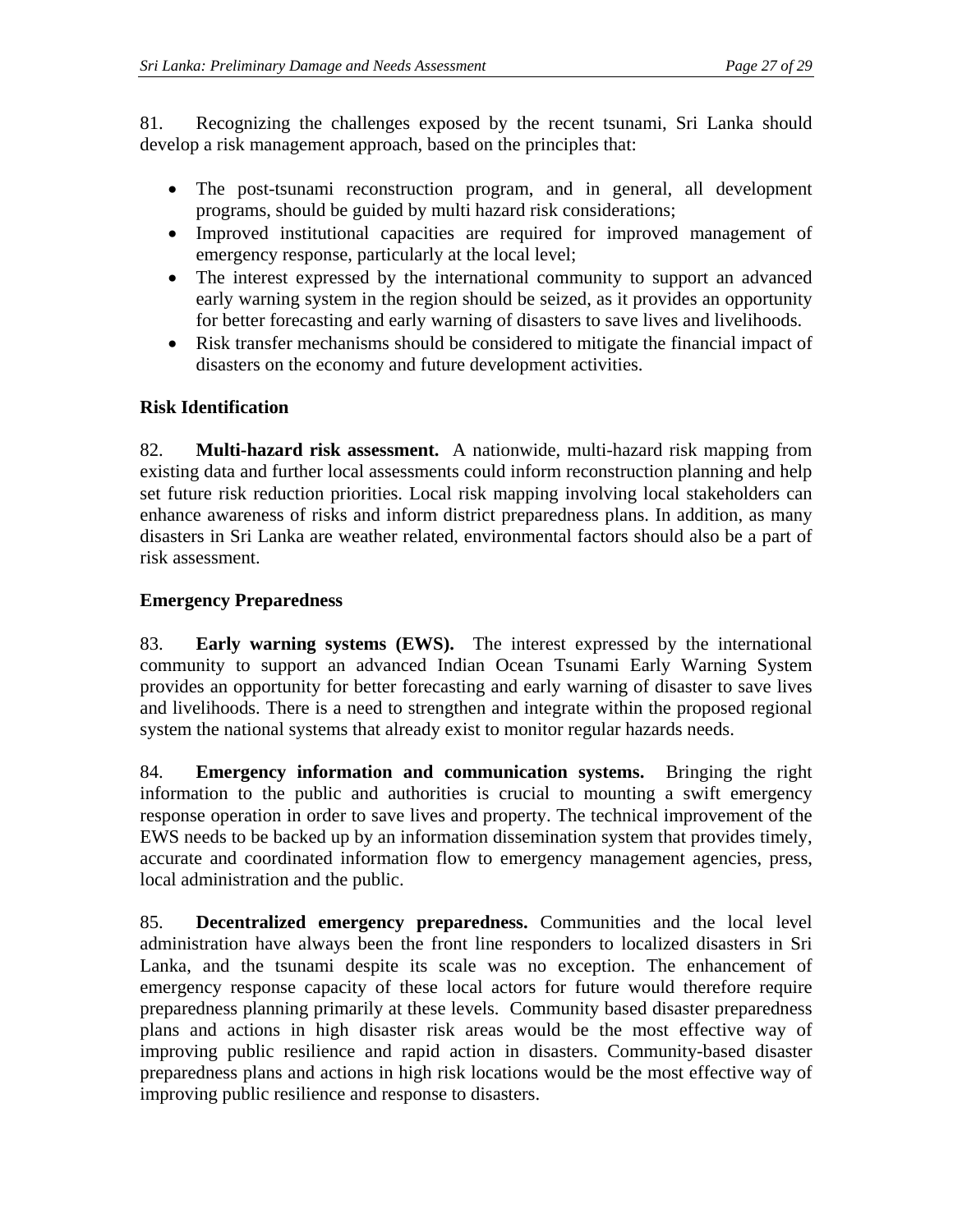# **Investment in Risk Reduction**

86. **Reducing risks in post-tsunami reconstruction.** Post-tsunami reconstruction is a major investment in rebuilding the country. The opportunity to protect this investment from future disasters Sri Lanka may face should not be missed. Lessons combined fro m the tsunami and findings from the rapid multi hazard risk assessment should be fed into reconstruction planning and future risks reduced through improved building standards and design considerations.

87. **Protection of public infrastructure.** Medical and educational facilities built in high risk areas should incorporate improved standards to reduce their risks to hazard impacts. Educational buildings rebuilt after the tsunami should also be located in safe locations and use design specifications to double as cyclone and tsunami evacuation centers for the affected population, particularly in low lying cyclone areas.

88. **Legislations and standards for future safety.** A significant number of ordinances, acts and laws exist in Sri Lanka that relate to land use planning, human settlements, development and conservation of natural resources. Review of existing legislations and standards from a risk reduction perspective, simplification of procedures for their implementation and clarification of institutional arrangements for their enforcement should go hand in hand with reconstruction efforts.

89. **Local risk management strategies.** As hazards in Sri Lanka are very localized, risk reduction measures should be carefully tailored to local areas rather than imposed in a blanket fashion.

# **Institutional Capacity Building**

90. **Disaster Management Authority and a system for coordination.** The lessons and experiences of the tsunami relief and recovery coordination should be distilled in developing an appropriate disaster management mechanism and an authority that reflects the risks faced by Sri Lanka. A National Disaster Management Plan would clarify roles, responsibilities and streamline coordination across administrative levels and various stakeholders. An emergency relief fund could support the plan for the speed of action during emergencies.

91. **Education and training.**Training and exercising of disaster management plans help to maintain a well functioning system to respond and should involve national, provincial and municipal staff, NGOs and the public. Both the public and the authorities will need to understand the basic principles if disaster risk reduction is to take root in the country. Professional education, short training courses, and primary and secondary school books should create awareness and knowledge of hazard risk reduction. National and local authorities should be routinely trained in emergency management as part of their civil servant training and networked to share their experiences.